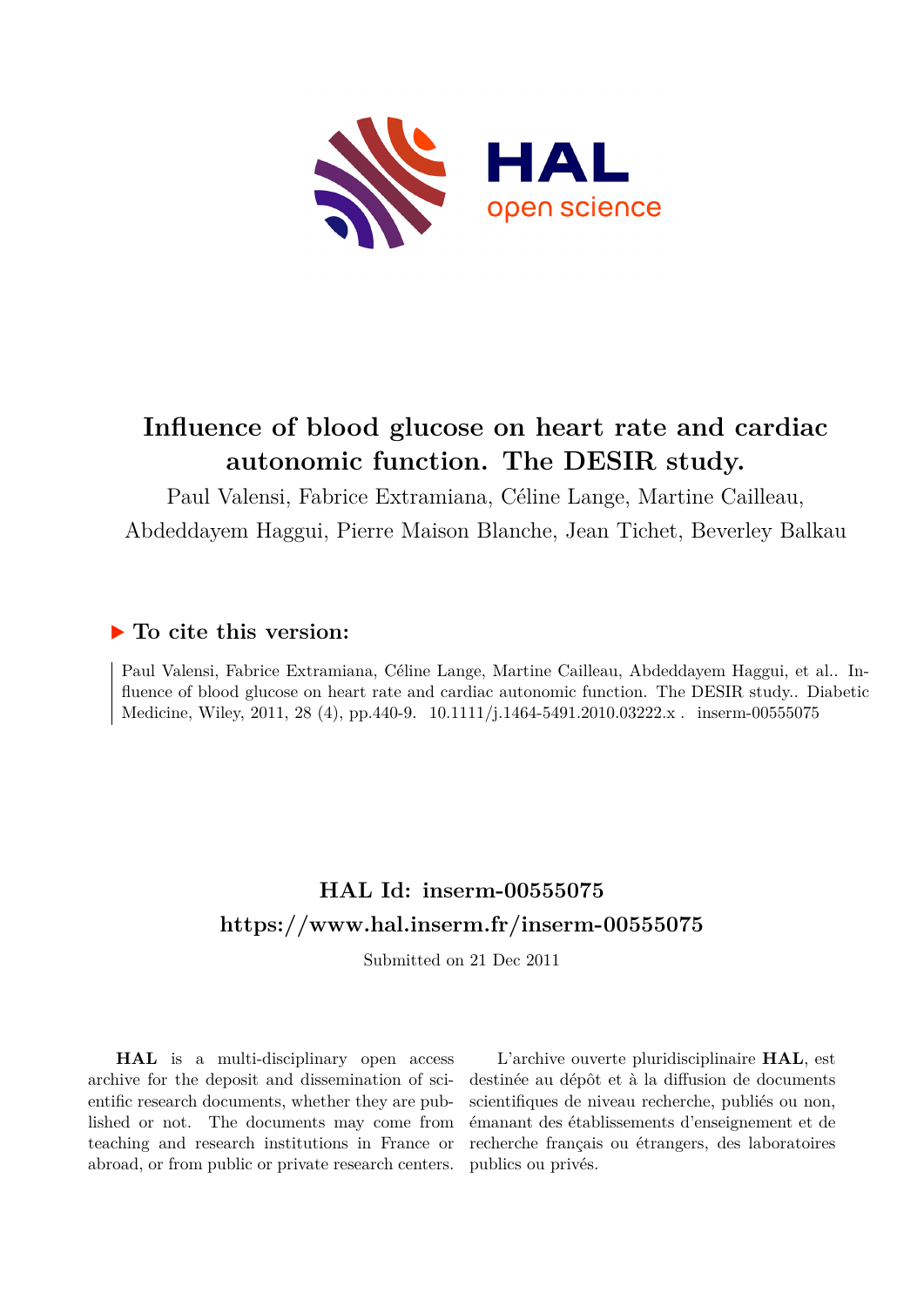**Influence of blood glucose on heart rate and cardiac autonomic function.**

**The D.E.S.I.R. Study** 

Paul Valensi Fabrice Extramiana Céline Lange Martine Cailleau Abdeddayem Haggui Pierre Maison Blanche Jean Tichet Beverley Balkau

2951 words

247 in abstract

3 Tables

3 figures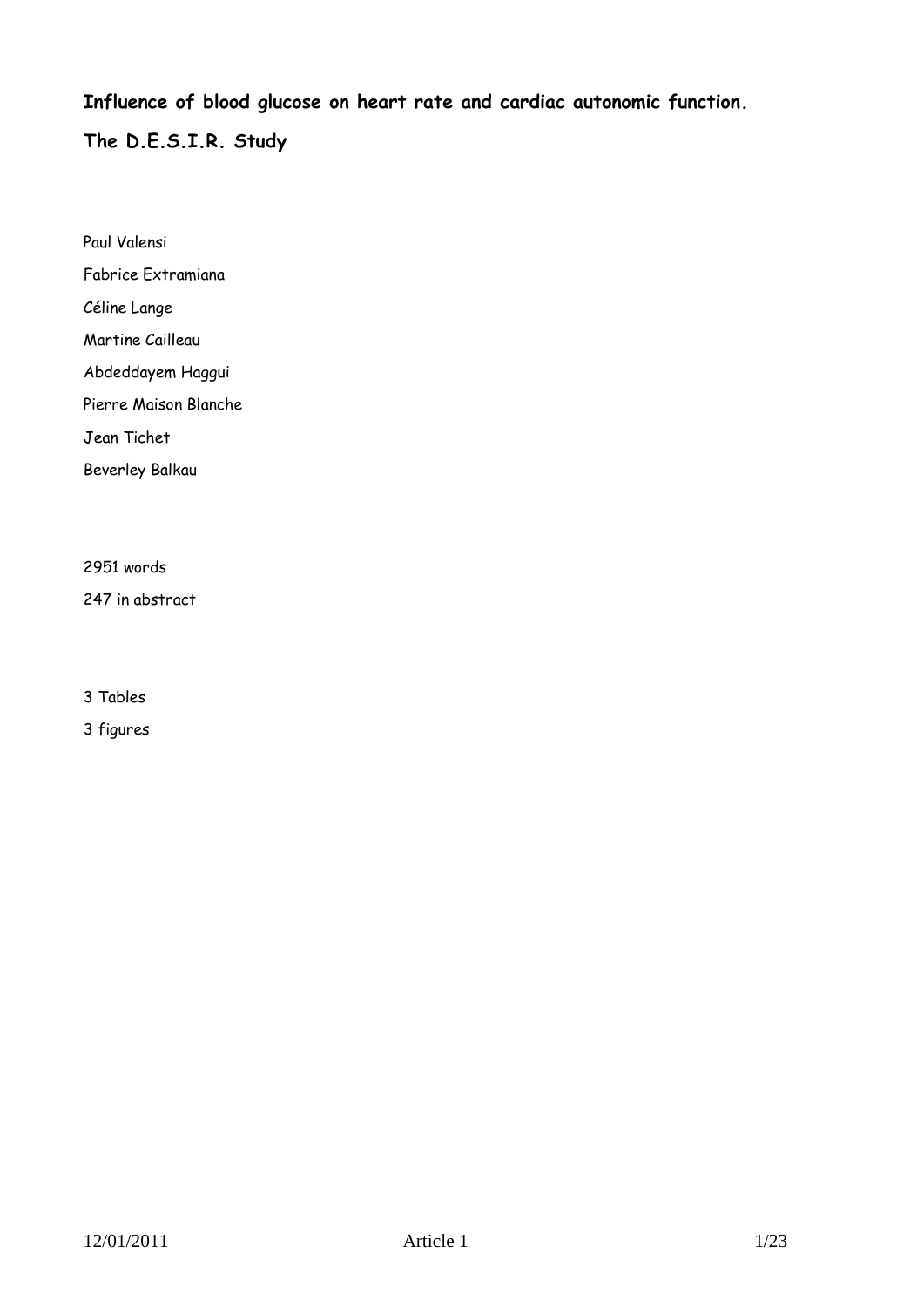#### **Abstract**

**Aims** To evaluate in a general population, the effect of dysglycaemia, insulin resistance and metabolic parameters, on heart rate (HR), HR recovery and HR variability (HRV).

**Methods** 447 participants in the D.E.S.I.R. study were classified according to glycaemic status over the preceding nine years All were free of cardiac antecedents and were not taking drugs which alter HR. During five consecutive periods: rest, deep-breathing, recovery, rest and lying-to-standing, HR and HRV were evaluated and compared by ANCOVA and trend tests across glycaemic classes. Spearman correlation coefficients quantified the relations between cardio-metabolic risk factors, HR and HRV.

**Results** HR differed between glycaemic groups, except during deep-breathing. Between rest and deepbreathing periods, diabetic patients had a lower increase in HR than others ( $P_{trend}$ <0.01); between deepbreathing and recovery, the HR of diabetic patients continued to increase, for others, HR decreased (PO.009). HR was correlated with capillary glucose and triglycerides during the five test periods. HRV (SDRR) differed according to glycaemic status, especially during the recovery period. In contrast to HR, HRV was negatively correlated with age. After age, sex and BMI adjustment, HRV was correlated with triglycerides at two test periods. Change in HR between recovery and deep-breathing was negatively correlated with HRV at rest, (r=-0.113, $R$ 0.05): lower resting HRV was associated with HR acceleration.

**Conclusions** HR, but not HRV, was associated with glycaemic status and capillary glucose. After deepbreathing, HR recovery was altered in known diabetic patients, and was associated with reduced HRV. Over-weight was a major correlate of HRV.

**Keywords:** diabetes, epidemiology, heart rate, heart rate variability, heart rate recovery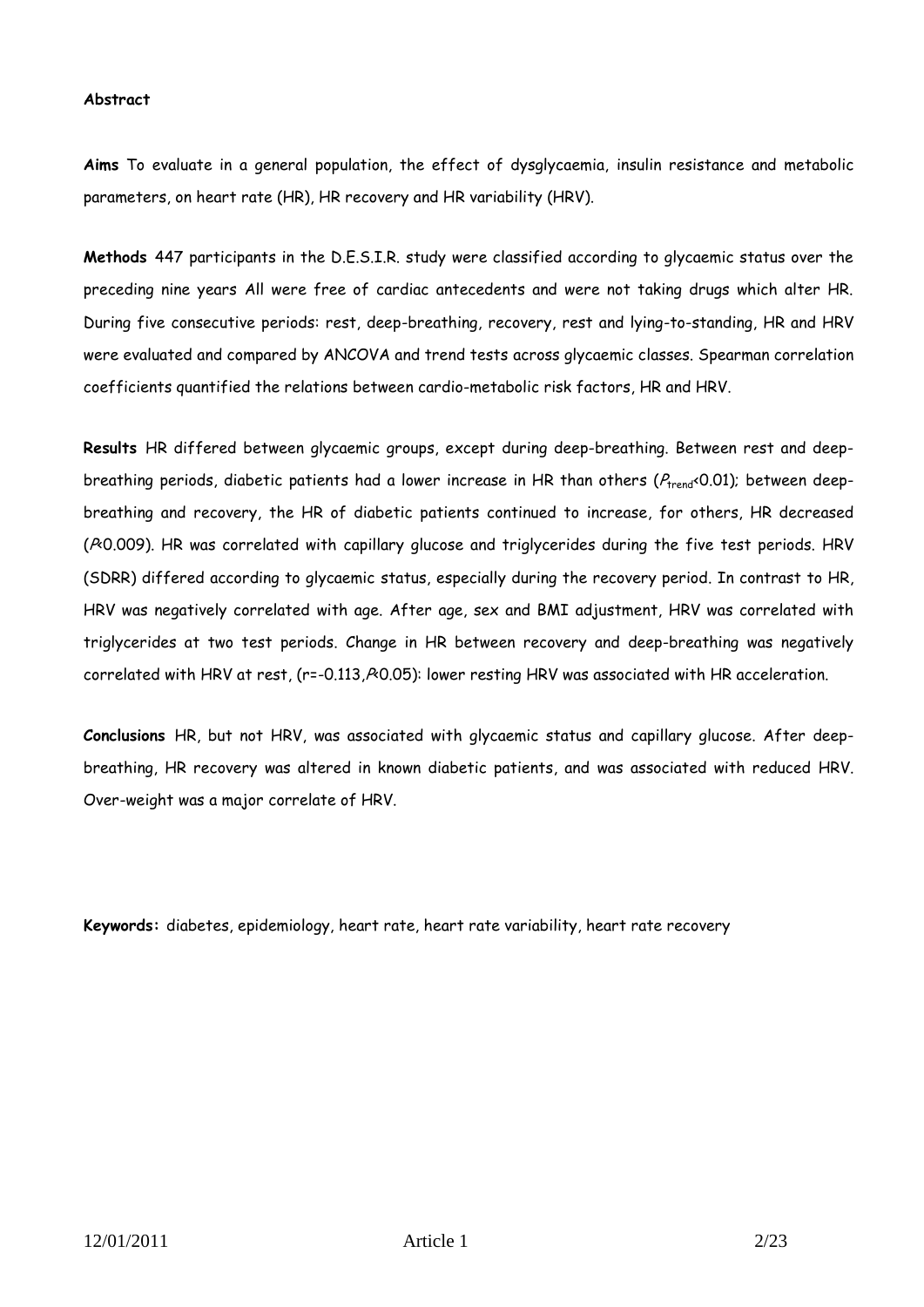## **Introduction**

Elevated heart rate (HR) predicts cardiovascular morbidity and mortality in both diabetic [1,2] and nondiabetic individuals [3,4]. HR is the result of fitness, neurohormonal factors and the autonomic nervous system function. In type 2 diabetic patients, HR is faster [5] and this may be related to cardiac autonomic neuropathy (CAN). Fasting plasma glucose is associated with higher resting HR [6] and in the Insulin Resistance Atherosclerosis Study, HR was associated with insulin sensitivity and with the acute insulin response to glucose [7].

The HR profile during exercise and recovery, which may be modulated by an impaired ability to increase vago-sympathetic activity rapidly, is a predictor of sudden death in those without clinically detectable cardiovascular disease [8]. Fasting plasma glucose, even at non-diabetic levels, is strongly associated with abnormal HR recovery after exercise [6].

In diabetic patients, a lower HR variability (HRV) has been recognized as an early hallmark of CAN, and it predicts mortality [5,9,10]. In asymptomatic diabetic individuals, HRV is a predictor of major cardiac events and of silent myocardial ischemia [11]. CAN may impair prognosis through silent coronary disease [9], respiratory function, impaired ability to recognise hypoglycaemia, impaired recovery from hypoglycaemic episodes, hypertension [12], nephropathy [9], and changes in ventricular repolarization [13].

In type 2 diabetes, CAN is associated with age, obesity, systolic blood pressure, glycaemic control, and duration of diabetes [14] and in non-diabetic individuals, with age, overweight, pre-diabetes, HR, diminished HRV, treatment for hypertension, metabolic syndrome and insulin resistance [3,15]. Published data do not identify the temporal sequence between autonomic impairment and insulin resistance, and autonomic dysfunction could influence glucose dysregulation. Both insulin resistance and autonomic dysfunction might have shared precursors, such as physical inactivity or obesity. Interestingly, a longitudinal study has shown that autonomic nervous system dysfunction (high HR, low HRV), may be associated with incident diabetes [1].

We hypothesized that HR and HRV may be influenced by long-term glycaemic status per se, independently of confounding factors cross-correlated with glycaemic status, HR and HRV. We examined the influence of glucose status over the previous nine years, on HR and HRV measured during a standardized testing procedure – during rest, deep-breathing, recovery, rest and lying-to-standing. The secondary aims were to study the relations of HR and HRV with fasting insulin, the HOMA insulin resistance index and the metabolic syndrome, and to see whether a simple forced breathing test is adequate to detect reduced parasympathetic activity.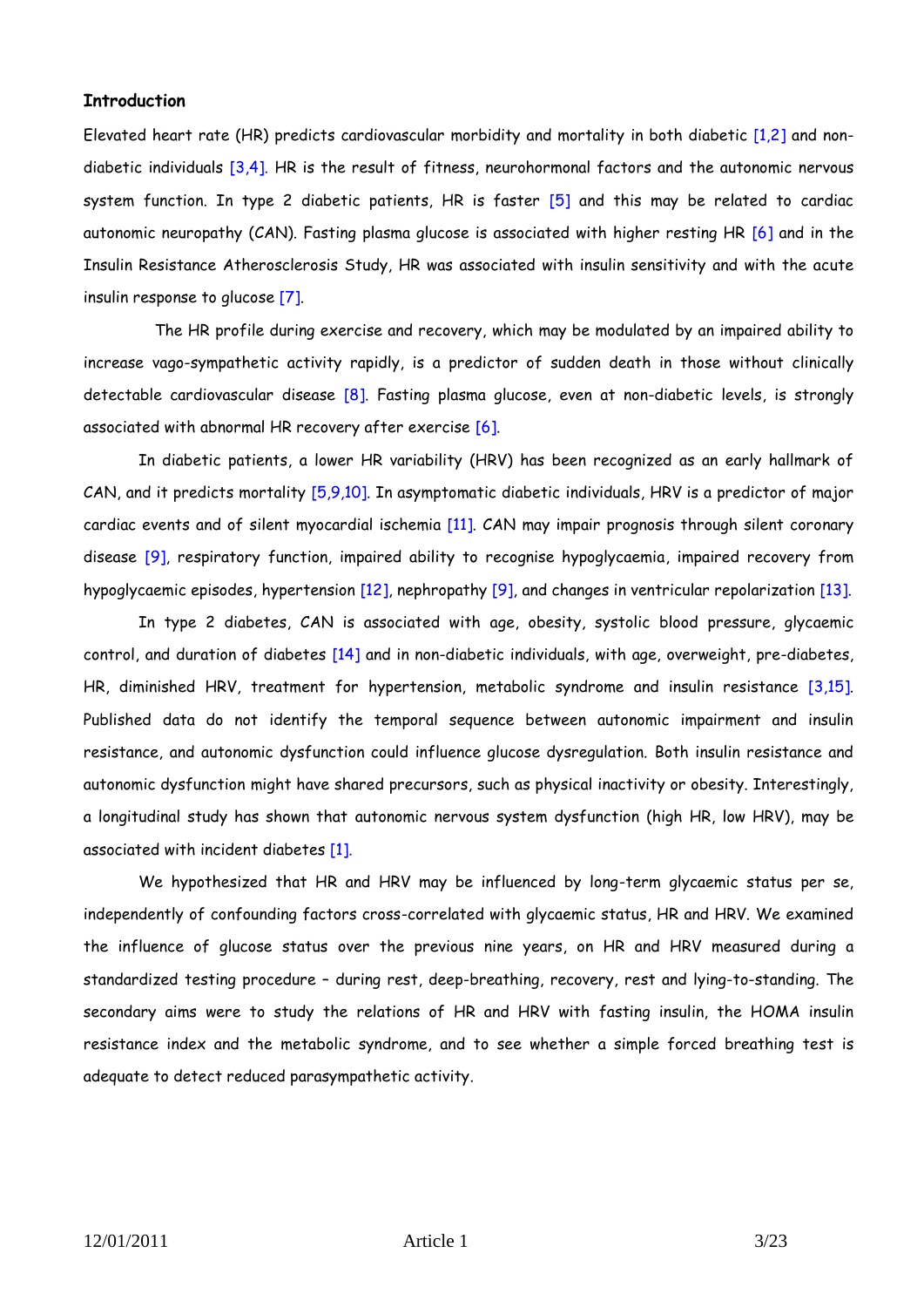## **Methods**

#### **Participants**

Men and women, aged 30-65 years, consultants in French Social Security health examination centers, were recruited in 1994-1996 into the study: Data from an Epidemiological Study on the insulin Resistance syndrome (D.E.S.I.R.)  $[16]$ ; they were invited to health examinations three, six and nine years after inclusion. After the year-9 examination, all 321 individuals who had been treated for diabetes or who had fasting plasma glucose (FPG)  $\geq$  7.0 mmol/l at some time during the study, were invited to a year-10 examination on micro-vascular complications of diabetes; 237 agreed to participate, 17 had died. Control groups were also invited: diabetic individuals were matched by age, sex and examination centre to individuals with (1) impaired fasting glucose (IFG) at any time during the study (FPG 6.1-6.9 mmol/l) and (2) normal glucose levels (FPG < 6.1 mmol/l) during the entire study. The D.E.S.I.R. study was approved by the ethics committee of Kremlin Bicêtre Hospital, and participants signed an informed consent.

All people included in this analysis were free of cardiac disease (22 individuals excluded), and respiratory disease (24) and they were not taking medications which could change heart rate: neuroleptics (4 individuals excluded), anti-ischemics (29), anti-arrythmics (43), cardiotonics and cardiac analeptics (1), thyroid hormone therapy (27), anti-histaminics (8), anti-glaucoma betablockers (1), tricyclic anti-depressant (0) or anti-hypertensive treatment other than diuretics, ACE inhibitors and angiotensin-2 receptor antagonists (108).

We have defined four glucose status groups:

- 1. known diabetic patient treated by drugs for diabetes at some time during the study, n=70;
- 2. screened as diabetic FPG  $\geq$  7.0 mmol/l at least once over the 9 years of the study, n=55;
- 3. intermediate, impaired fasting glucose at least one FPG between 6.1 and 6.9 mmol/l, but not known as diabetic, n=157;
- 4. normal glucose levels during the preceding 9 years of the study FPG always < 6.1 mmol/l, n=165.

#### **Clinical assessment at baseline and year-10**

Blood pressure was measured with a sphygmomanometer, in a supine position, after 5 minutes of rest and one minute after standing. Hypertension was defined as systolic blood pressure ≥ 140 mmHg or diastolic blood pressure ≥ 90 mmHg or taking antihypertensive medications. Waist circumference (smallest circumference between lower rib and iliac crests), weight and height were measured in lightly clad participants, and the BMI was calculated.

Participants completed a self-questionnaire, detailing smoking habits, habitual alcohol intake, and drug treatment.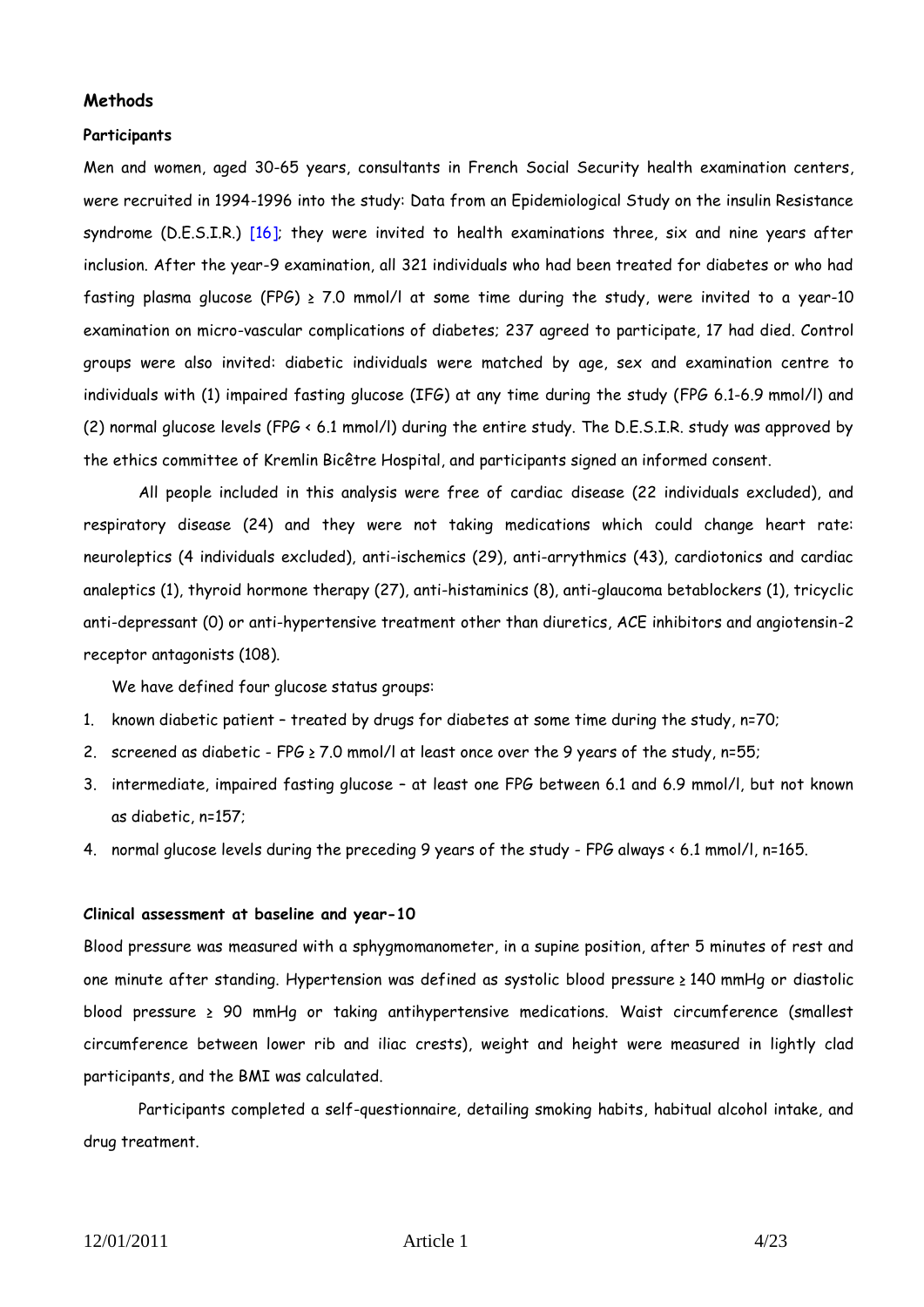#### **Biological measurements at year-10**

HbA1c was measured on a DCA 2000 (Bayer, Puteaux, France) and capillary blood glucose on a glucometer (Bayer Diagnostics, Ascensia Glucodisc) just before the autonomic tests.

#### **Biological measurements at baseline and year-9**

At baseline and year-9, biology was from one of four health centre laboratories at La Riche, Blois, Chartres or Orleans. Fasting plasma glucose, was measured by the glucose-oxidase method, using a Technicon RA100 (Bayer Diagnostics, Puteaux, France) or a Specific or a Delta (Konelab, Evry, France). HbA1c was measured using an automated HPLC ion-exchange analyser from Hitachi/Merck-VWR or a DCA 2000 automated immunoassay system from Bayer Diagnostics, Puteaux, France. To adjust for differences between laboratories, both glucose and  $HbA_{1c}$  data were standardized by age and sex with respect to reference data assayed in the La Riche laboratory. Serum insulin was quantified by Micro particle Enzyme Immunoassay with an IMX automated analyser from Abbott (Rungis, France). Total cholesterol, HDLcholesterol and triglycerides were assayed by a DAX 24 (Bayer Diagnostics, Puteaux, France) or a KONE (Evry, France); HOMA insulin-resistance index (HOMA-IR) was calculated, and the AHA/NLBI definition of the metabolic syndrome used [17].

#### **Heart rate and Heart Rate Variability assessment**

HR and HRV have been measured during static conditions (at rest) and dynamic conditions (deepbreathing and lying-to-standing:

- 5 minutes resting in recumbent position,
- 1 minute deep-breathing in recumbent position: 6 deep respiratory cycles during 1 minute [14],
- 1 minute recovery,
- 1 minute resting,
- during a lying-to-standing test: participants were asked to stand up quickly [14].

A 12 derivation ECG was registered at 25 mm/s on a CardioPlug Cardionics ECG Computer Systems (Brussels, Belgium) with a program specifically written for this study to time precisely the tests. ECG recordings have been edited on a beat-to-beat basis to ensure accurate detection of QRS complexes and identification and labeling of premature beats. Mean RR interval, SDNN (standard deviation of normal R-R intervals (NN) in ms), RMSSD (root mean square of differences between successive R-R intervals in ms), PNN50 (percent normal R-R intervals > 50 ms different from previous interval), RR max/RR min, (RR max – RR min), were calculated according to consensus guidelines [18], and the RR standardized SDNN: SDNN/NN [19].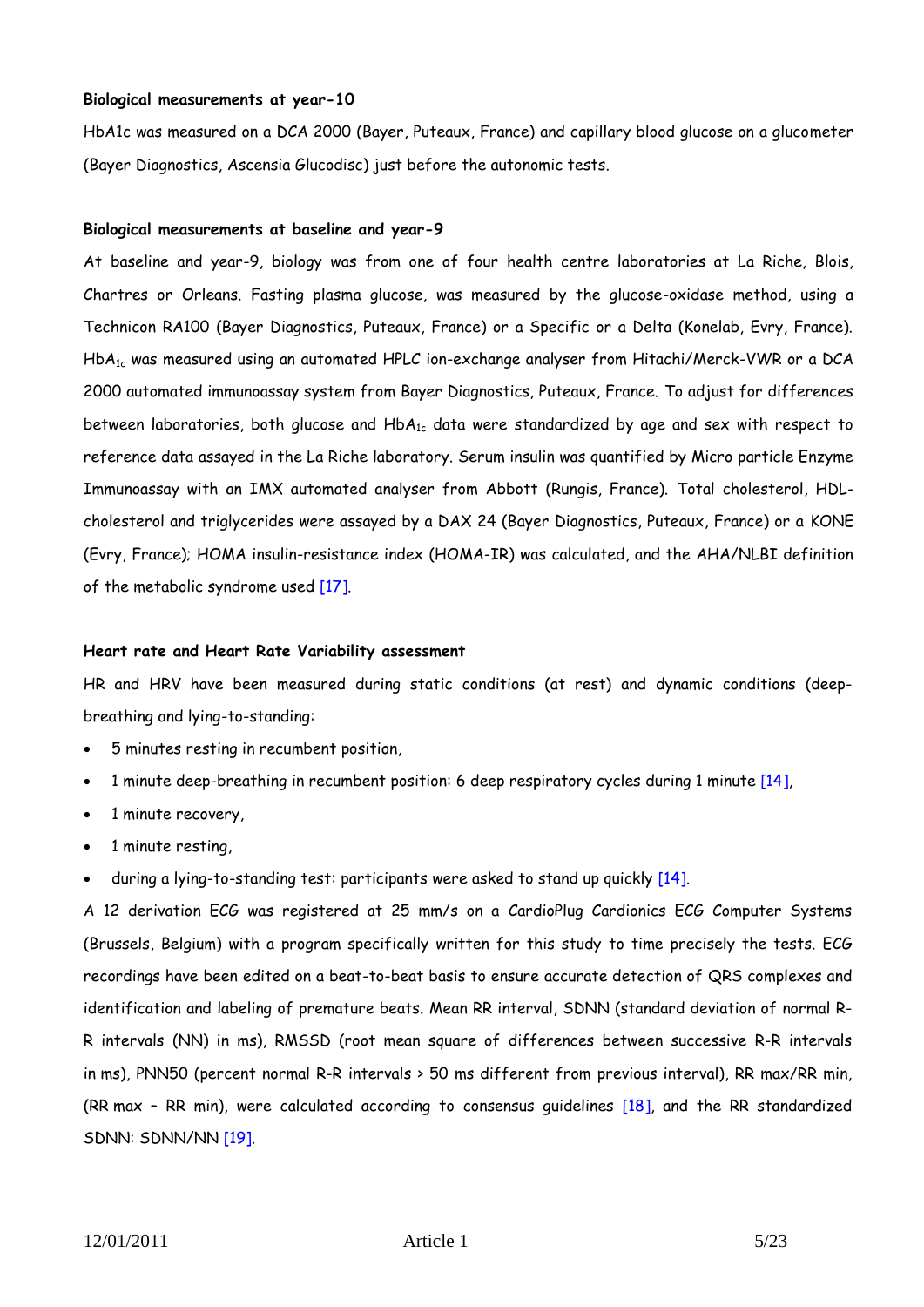#### **Statistical Methods**

SAS (version 9.1.3, SAS Institute, Cary, NC). was used for analyses

Descriptive data are shown as means (standard deviations) or number of participants (percentages). HR across glucose groups are shown graphically and compared by analysis of covariance, with adjustments for age, sex and additionally for BMI, as well as linear trend tests across groups. HRV parameters are shown graphically according to glucose groups, and compared by analysis of covariance after appropriate transformation - log(y),  $-1/y^2$ , Jy,  $1/Jy$ , following inspection of residuals from linear models; PNN50 was used as a binary variable (<3<sup>rd</sup> quartile, ≥3<sup>rd</sup> quartile), and analyzed by logistic regression; strictly normal individuals and the group (IFG and detected diabetic individuals) were also compared. Spearman partial correlation coefficients, adjusted on age and sex, were determined between HR, HRV (SDNN/NN) and cardio-metabolic risk factors; additional adjustment was made for BMI. Relations between HRV (SDNN/NN) at different periods and change in HR between recovery and deepbreathing were quantified by Spearman correlation coefficients, before and after adjusting on age, sex and BMI.

## **Results**

#### **Characteristics of population studied**

There were 70 patients with known diabetes, mean diabetes duration: 6.4 years; they were well controlled: mean HbA1c 6.7% (Table 1). BMI, HbA1c and capillary glucose varied over glucose groups; systolic blood pressure and pulse pressure differed significantly, but there was no difference in blood pressure changes between lying-to-standing. More known and detected diabetic individuals smoked. Known diabetic participants had a more severe cardio-vascular risk profile: 75% had the metabolic syndrome in comparison to only 15% in normoglycemic individuals.

#### **Heart rate, heart rate recovery: glycaemic status and factors associated**

HR was related with glycaemic status (Figure 1), particularly during recovery after deep-breathing, and during subsequent rest ( $P \leftarrow 0.04, 0.03$ ), and known diabetic patients had the highest HR. During deepbreathing in comparison to during rest, mean HR increased less in the known diabetic participants than in those always normoglycemic ( $P \times 0.008$ ), a relation attenuated after BMI adjustment ( $P \times 0.1$ ) (Fig. 1, 2A). Further, there was a trend across the glycaemic groups ( $P \triangleleft 0.01$ ). At recovery after deep-breathing, the HR in known diabetic individuals continued to increase, while in all other groups it decreased (Fig. 1, 2B). The trend across groups was highly significant ( $P \triangleleft 0.009$ ) and remained after BMI adjustment ( $P \triangleleft 0.04$ ).

Capillary glucose, triglycerides and supine blood pressures were positively correlated with HR at almost all of testing periods, after age and sex adjustment (Table 2), and these results were little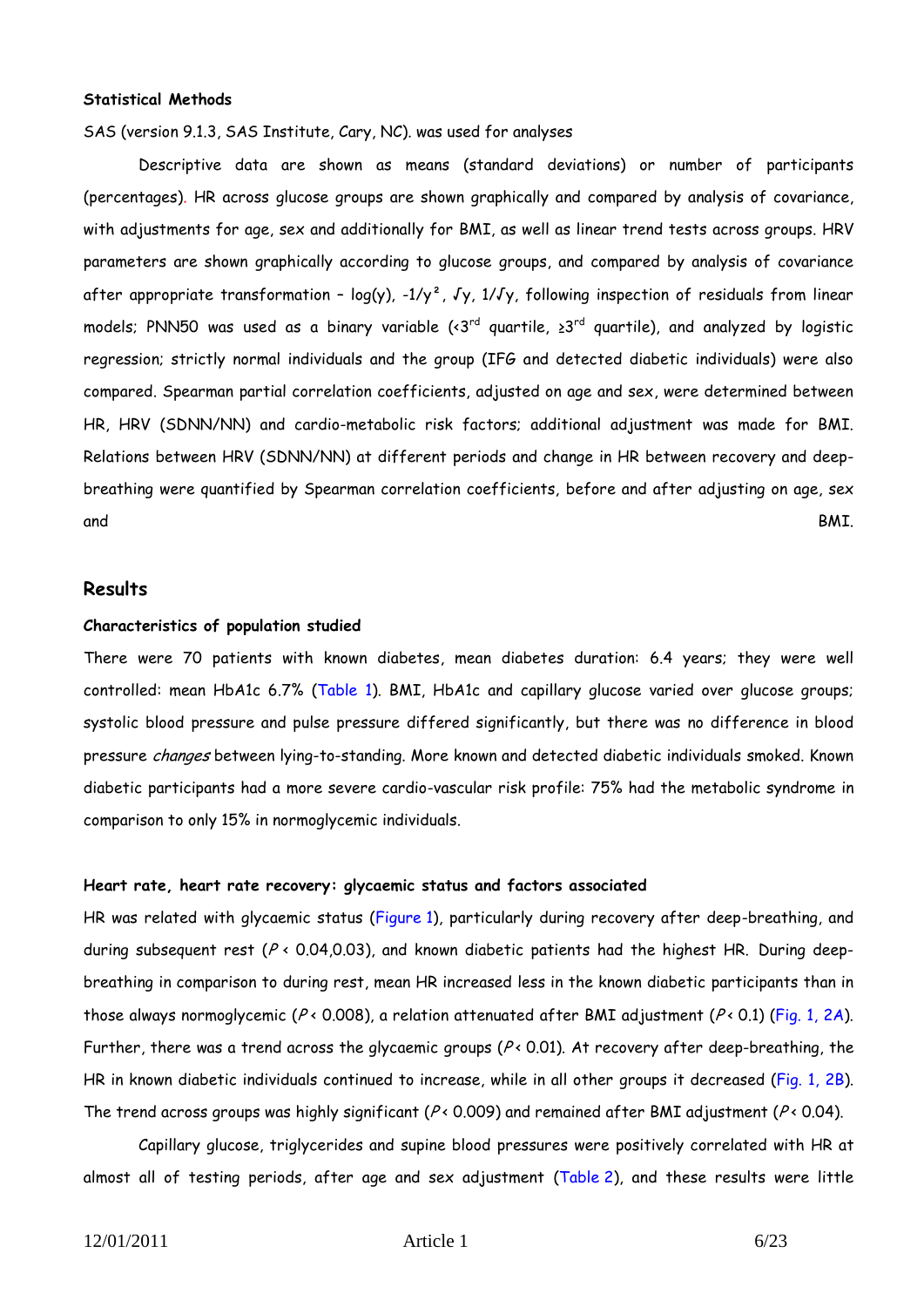attenuated after additional BMI adjustment. The correlation between blood pressure and HR was significant in the normoglycemic subjects, even after BMI adjustment (data not shown). Insulin concentrations and the HOMA-IR index correlated positively with HR at some time periods, but these correlations disappeared after adjusting on BMI. HR was higher in those with the metabolic syndrome for all test periods (Table 2), but was attenuated after adjustment on BMI with a significantly different HR remaining only during deep-breathing.

#### **Heart rate variability and glycaemic status**

HRV was more closely related with glycaemic status at deep-breathing and particularly at recovery, than at other periods; patients with known diabetes had the lowest HRV (Fig. 3 A-F). At recovery, the detected diabetic and IFG individuals had similar HRV, and all six HRV indices were significantly lower than in those with normal glucose. After adjustment on BMI the relations were attenuated, and were all non significant  $P < 0.1$ .

Age was always associated with HRV, as measured by SDNN/NN, at all test periods. Capillary glucose and HbA1c were negatively correlated with SDNN/NN at recovery, after age and sex adjustment, (Table 3). BMI, waist circumference, HOMA-IR, triglycerides, HDL-cholesterol and HR were significantly correlated with HRV at several time periods, particularly at recovery. (Table 3). Supine blood pressure was only related with HRV parameters during lying-to-standing, and this was attenuated but remained associated after BMI adjustment.

In those with the metabolic syndrome, HRV was significantly lower in deep-breathing and recovery periods (Table 3), but not after adjustment on BMI.

The change in HR between recovery and deep-breathing (recovery-[deep-breathing]) was correlated with HRV (SDNN/NN), inversely at rest (r= -0.117), positively at deep-breathing (r = 0.210) and inversely at recovery (r= -0.326), and these correlations were little changed after adjusting on age, sex and BMI.

## **Discussion**

HR and HRV were assessed during five consecutive periods: rest, deep-breathing, recovery, rest, lying-tostanding, our results showed:

- 1. significant HR difference between the four glycaemic groups; treated diabetic patients had the highest HR, those with screened diabetes or IFG had slightly elevated HR in all test periods; HR was correlated with capillary glucose and triglycerides during all test periods;
- 2. lower increase in HR between rest and deep-breathing in diabetic patients than in others;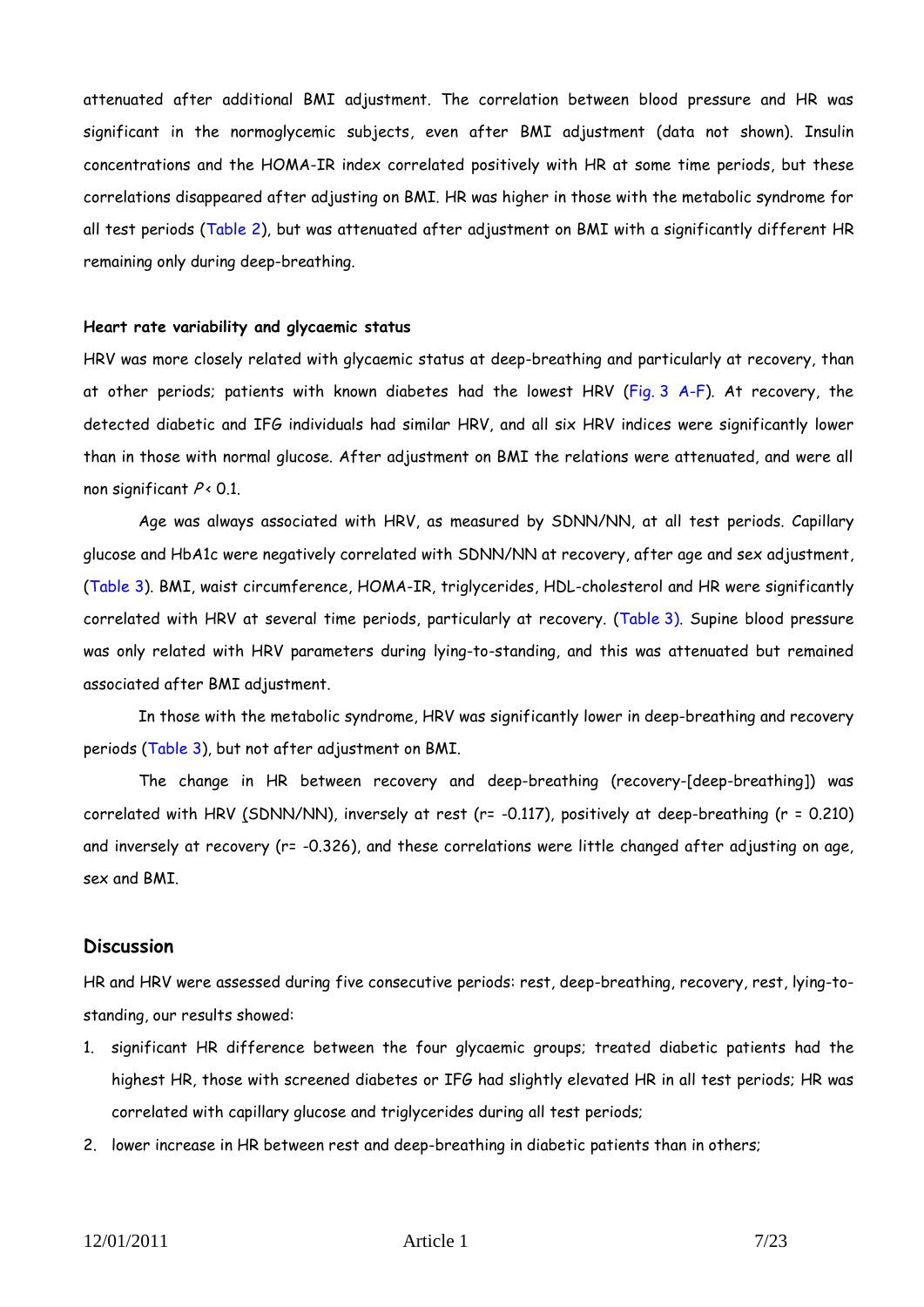- 3. HR which continued to increase between deep-breathing and recovery in diabetic patients in contrast to other groups;
- 4. differences for HRV according to glycaemic status, especially during deep-breathing and recovery periods, attenuated but no longer significant after BMI adjustment;
- 5. negative correlation between change in HR between deep-breathing and recovery and HRV at rest, and recovery.

HR was highest in known diabetic patients and slightly higher in dysglycemia (screened diabetes or IFG), at all test periods, as seen in other studies [5,6]. HR in non-diabetic individuals, has been found to be associated with insulin resistance, with the acute insulin response to glucose and with proinsulin after adjustment for demographic characteristics, glucose tolerance status, and smoking [7]. In addition a high HR has been shown to predict incident diabetes [1]. Sex, age and BMI may influence HR. In the current study the HR during all five periods, correlated significantly with capillary glucose measured at the time of examination and with triglycerides even after sex, age and BMI adjustment. HR was slightly faster in subjects with metabolic syndrome, significantly during all periods. Higher sympathetic tone can cause insulin resistance [20]. Conversely insulin resistance and hyperinsulinemia can cause sympathetic overactivity and depress vagal activity in healthy subjects [21] and in insulin-resistant non-diabetic offspring of type 2 diabetes patients [22]. In our population, HR correlated with HOMA-IR and fasting insulin, but these correlations were no longer significant after BMI adjustment. The present data suggest that glucose is a determinant of HR.

The plasticity of HR to changes provides further information. The heart-rate profile during exercise and recovery (high resting HR, low HR increase during exercise, low HR decrease after exercise) predicts sudden death [23]. Fasting blood glucose has been reported to be strongly associated with abnormal HR recovery after exercise [6]. In our study, in the known diabetic patients, HR increased less between rest and deep-breathing and continued to increase during the recovery time after deepbreathing while in all other groups, HR decreased, the differences remaining significant after BMI adjustment. Interestingly, this response in diabetic patients was observed despite the smaller HR increase induced by deep-breathing (Fig. 1); individuals detected as diabetic also displayed an abnormal response, and there was a significant trend across glycaemic groups. These results suggest that this relatively simple test has good sensitivity, and could be a new marker, worthy of evaluation.

Defects in HR recovery after exercise may result from an impaired ability to increase vagal and sympathetic activity rapidly [23]. The mechanism cannot be inferred from our data. However, we found a negative correlation between the difference in HR between recovery and deep-breathing and HRV at rest, which was modestly attenuated after adjusting on age, sex and BMI. This suggests that alterations of the vago-sympathetic balance responsible for abnormal HRV, is involved in the abnormal HR recovery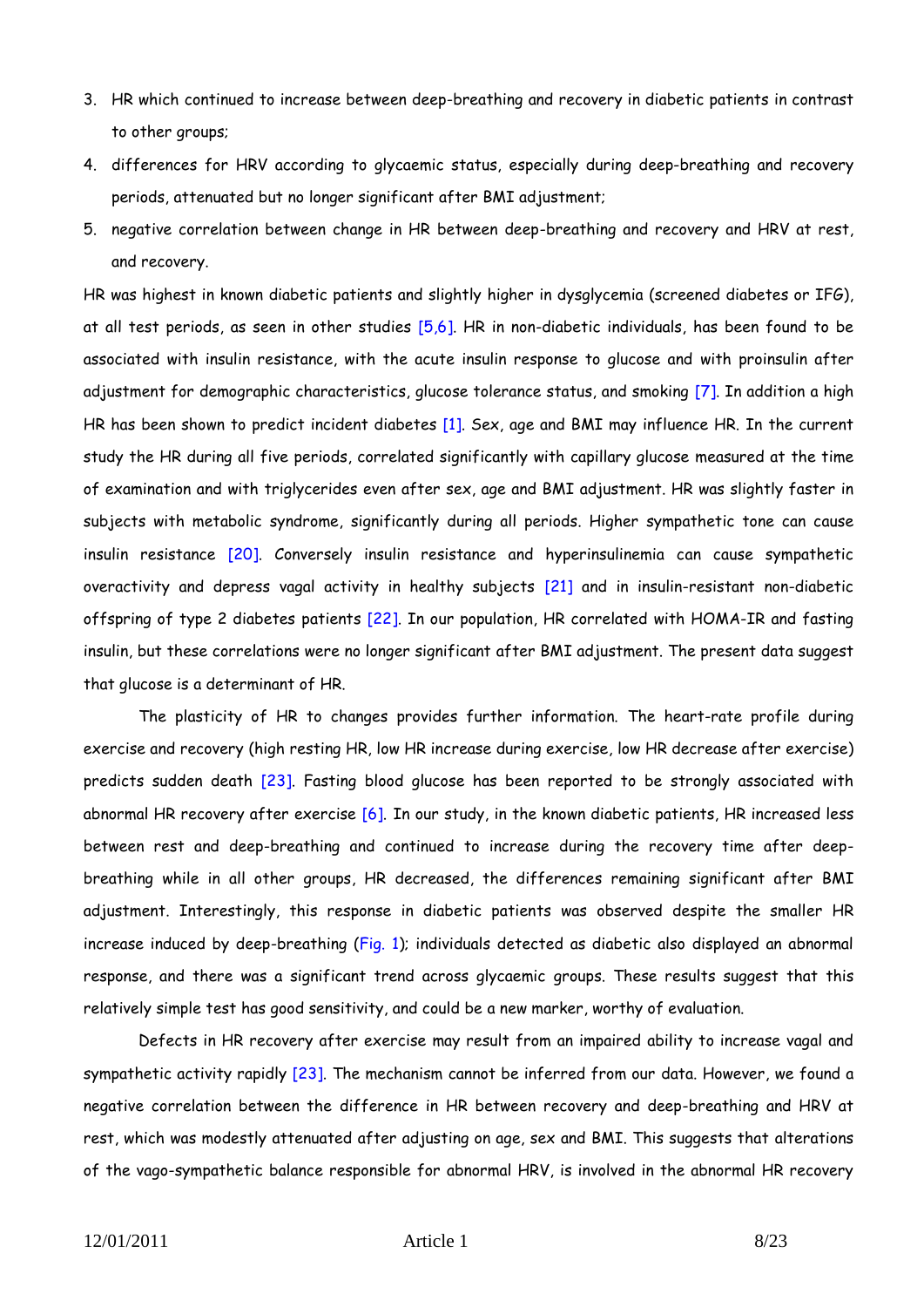after a minor effort, and that abnormal HR recovery after exercise is a marker of reduced parasympathetic activity.

Lower HRV has been reported in fasting hyperglycemia [3], glucose intolerance [14]; the metabolic syndrome has been implicated in reduced HRV in non-diabetic individuals, independently of glucose [3]. Some data suggest that HRV impairment is associated with more severe insulin resistance in non-diabetic obese individuals [24]. Obesity is a major contributor to CAN in type 2 diabetic patients [17]. A reduced HRV has been reported in 40% of non-diabetic obese patients with a negative correlation between HRV during deep-breathing and fasting glycemia [25], but this may be reversed after weight loss [26]. In adults with normal fasting glucose, impaired baroreflex sensitivity, another marker of autonomic cardiac control, was associated with higher fasting plasma insulin, independent of BMI, physical activity, or blood pressure, while there was no multivariable association between fasting glucose and baroreflex sensitivity [27]. In our study, using a variety of parameters measuring HRV, we found, in particular during deepbreathing and recovery, a relation between HRV and glycaemic status; known diabetic patients had the lowest HRV. For the SDNN/NN HRV index, which is effectively HR adjusted, there was a large difference between the known diabetic patitients and the normoglycaemic during deep-breathing. HRV during the five test periods correlated negatively with current capillary blood glucose, BMI, insulin, HOMA-IR and triglycerides, and was lower in those with metabolic syndrome; most associations were greatly attenuated after adjustment on BMI, which strongly suggests that over-weight may be the determinant of HRV and that weight should be included in models when evaluating HRV parameters.

#### **Strength and limitations**

In this study glycaemic status was well defined during the previous nine years, with a three-yearly fasting plasma glucose measures. Further HR and HRV were evaluated during five test periods and results were often concordant. A limitation of this study is that there was no oral glucose tolerance test – it appears that autonomic function is altered in impaired glucose tolerance but not in isolated impaired fasting glucose [28]. In our study, some of those with IFG would also have impaired glucose tolerance. Even the known diabetic patients in our study were well controlled, whereas HRV abnormalities are usually explored in poorly controlled patients.

#### **Clinical implications**

Our results are clinically relevant: elevated HR cardiovascular morbidity and mortality [4], in particular in hypertensive patients [29], in diabetic patients [1,2] and in patients with coronary artery disease [30]; reduced HRV is predictive of mortality in diabetic patients [5,10]; the HR profile during exercise and recovery is associated with sudden death [8,23]. This study extends the clinical utility of HRV in overweight and obese people and in individuals with fasting hyperglycemia.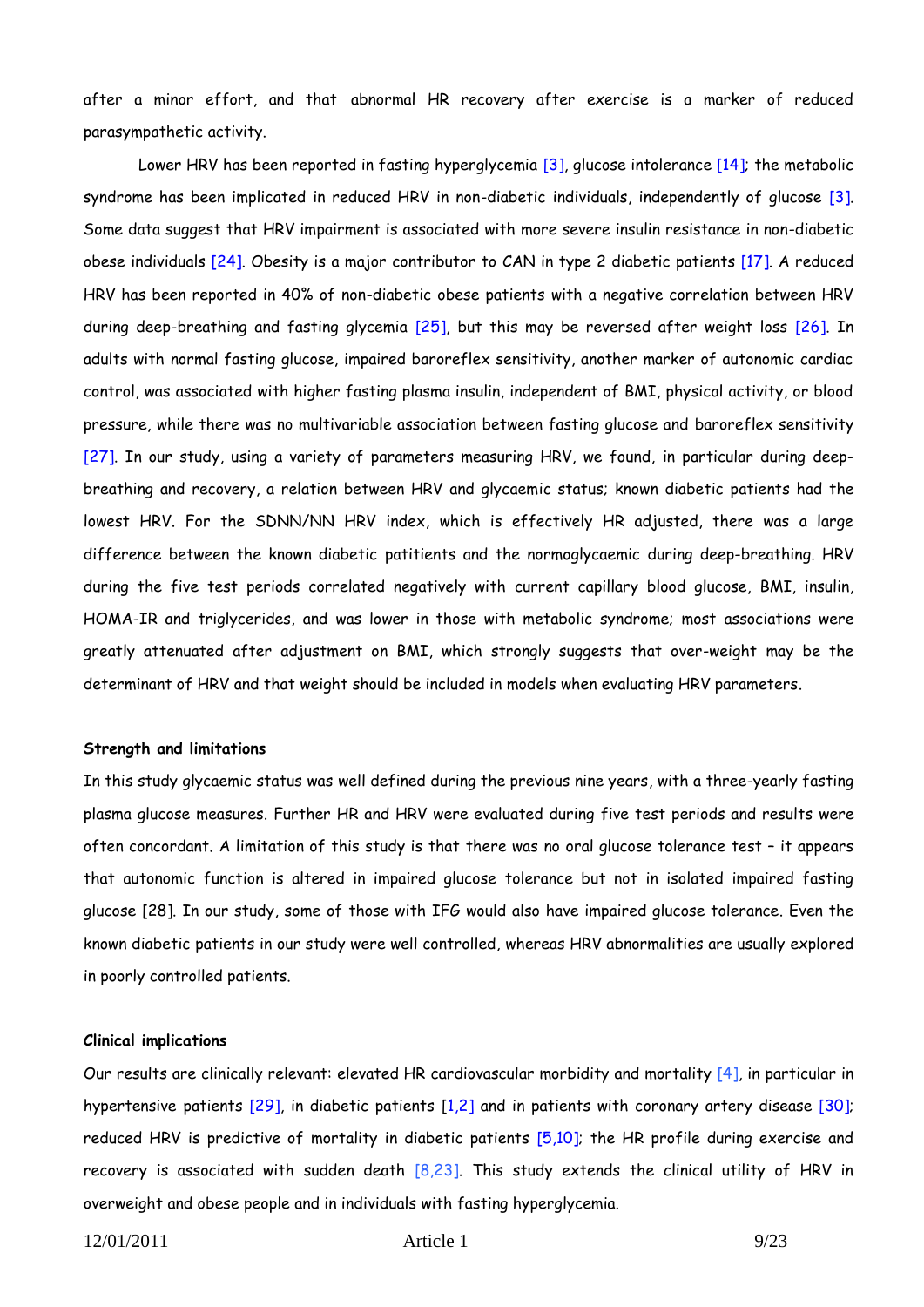In conclusion glycaemic status and glucose are associated with HR but not with HRV, while over-weight seems to be associated with HRV. After deep-breathing, HR recovery is altered in known diabetic patients, with a trend across glucose groups. HR recovery is associated with reduced HRV in periods before and after deep-breathing. Alterations of the vago-sympathetic balance responsible for abnormal HRV are involved in abnormal HR recovery after a minor effort such as forced breathing. The value of this simple forced deep-breathing test warrants further evaluation in diabetic as well as in pre-diabetic patients.

## **Competing Interests** Nothing to declare

## **Acknowledgements**

The D.E.S.I.R. Study Group. INSERM CESP U1018: B. Balkau, M-A. Charles, P. Ducimetière, E. Eschwège; INSERM U367: F. Alhenc-Gelas; CHU D'Angers: Y. Gallois, A. Girault; Bichat Hospital: F. Fumeron, M. Marre; CHU de Rennes: F. Bonnet; UMR8090, LILLE: P. Froguel; Centres d'Examens de Santé: Alençon, Angers, Caen, Chateauroux, Cholet, Le Mans, Tours; Institute de Recherche Médecine Générale: J. Cogneau; General practitioners of the region; Institute inter-Regional pour la Santé: C. Born, E. Caces, M. Cailleau, J.G. Moreau, F. Rakotozafy, J. Tichet, S. Vol.

The D.E.S.I.R. study has been financed by INSERM contracts with CNAMTS, Lilly, Novartis Pharma and Sanofi-Aventis; by INSERM (Réseaux en Santé Publique, Interactions entre les déterminants de la santé, Cohortes Santé TGIR 2008), the Association Diabète Risque Vasculaire, the Fédération Française de Cardiologie, La Fondation de France, ALFEDIAM, ONIVINS, Ardix Medical, Bayer Diagnostics, Becton Dickinson, Cardionics, Merck Santé, Novo Nordisk, Pierre Fabre, Roche, Topcon. The analysis and interpretation of the data has been done without the participation of these organisations.

We thank Lilly France for financial support for this project and Cardionics for providing a programme to time the test periods for this project.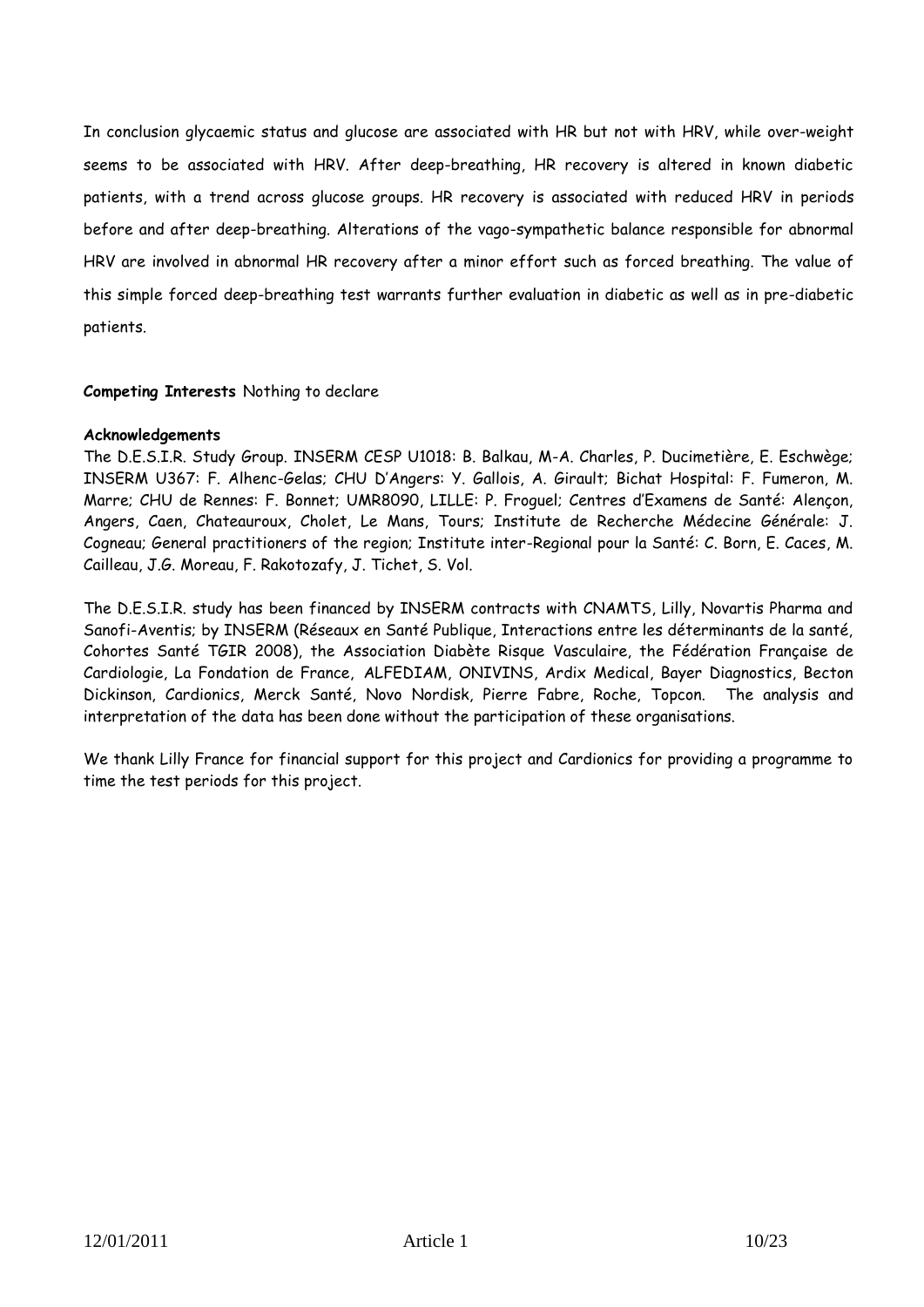## **References**

- 1. Carnethon MR, Yan L, Greenland P, Garside DB, Dyer AR, Metzger B et al. Resting heart rate in middle age and diabetes development in older age. Diabetes Care 2008; **31**: 335-339.
- 2. Stettler C, Bearth A, Allemann S, Zwahlen M, Zanchin L, Deplazes M et al. QTc interval and resting heart rate as long-term predictors of mortality in type 1 and type 2 diabetes mellitus: a 23-year follow-up. Diabetologia 2007; **50**: 186-194.
- 3. Stein PK, Barzilay JI, Domitrovich PP, Chaves PM, Gottdiener JS, Heckbert SR et al. The relationship of heart rate and heart rate variability to non-diabetic fasting glucose levels and the metabolic syndrome: the Cardiovascular Health Study. Diabet Med 2007; **24**: 855-863.
- 4. Palatini P. Elevated heart rate as a predictor of increased cardiovascular morbidity. J Hypertens Suppl 1999; **17**: S3-S10.
- 5. Ziegler D, Zentai CP, Perz S, Rathmann W, Haastert B, Döring A et al.; KORA Study Group. Prediction of mortality using measures of cardiac autonomic dysfunction in the diabetic and nondiabetic population: the MONICA/KORA Augsburg Cohort Study. Diabetes Care 2008; **31**: 556-561.
- 6. Panzer C, Lauer MS, Brieke A, Blackstone E, Hoogwerf B. Association of fasting plasma glucose with heart rate recovery in healthy adults: a population-based study. Diabetes 2002; **51**: 803–807.
- 7. Festa A, D'Agostino R Jr, Hales CN, [Mykkänen L,](http://www.ncbi.nlm.nih.gov.gate2.inist.fr/pubmed?term=%22Mykk%C3%A4nen%20L%22%5BAuthor%5D) [Haffner SM.](http://www.ncbi.nlm.nih.gov.gate2.inist.fr/pubmed?term=%22Haffner%20SM%22%5BAuthor%5D) Heart rate in relation to insulin sensitivity and insulin secretion in nondiabetic subjects. Diabetes Care 2000; **23**: 624–628.339 2001
- 8. Cole CR, Foody JM, Blackstone EH, Lauer MS. Heart rate recovery after submaximal exercise testing as a predictor of mortality in a cardiovascularly healthy cohort. Ann Intern Med 2000; **132**: 552-555.
- 9. Vinik AI, Maser RE, Mitchell BD, Freeman R. Diabetic autonomic neuropathy. Diabetes Care 2003; **26**: 1553-1579.
- 10. Maser RE, Mitchell BD, Vinik AI, Freeman R. The association between cardiovascular autonomic neuropathy and mortality in individuals with diabetes: a meta-analysis. Diabetes Care 2003; **26**: 1895- 1901.
- 11. Valensi P, Sachs RN, Harfouche B, Lormeau B, Paries J, Cosson E et al. Predictive value of cardiac autonomic neuropathy in diabetic patients with or without silent myocardial ischemia. Diabetes Care 2001; **24**: 339-343.
- 12. Ayad F, Belhad M, Paries J, Attali JR, Valensi P. Association between cardiac autonomic neuropathy and hypertension and its potential influence on diabetic complications. Diab Med 2010 in press
- 13. Valensi PE, Johnson NB, Maison-Blanche P, Extramania F, Motte G, Coumel P. Influence of cardiac autonomic neuropathy on heart rate dependence of ventricular repolarization in diabetic patients. Diabetes Care 2002; **25**: 918-923.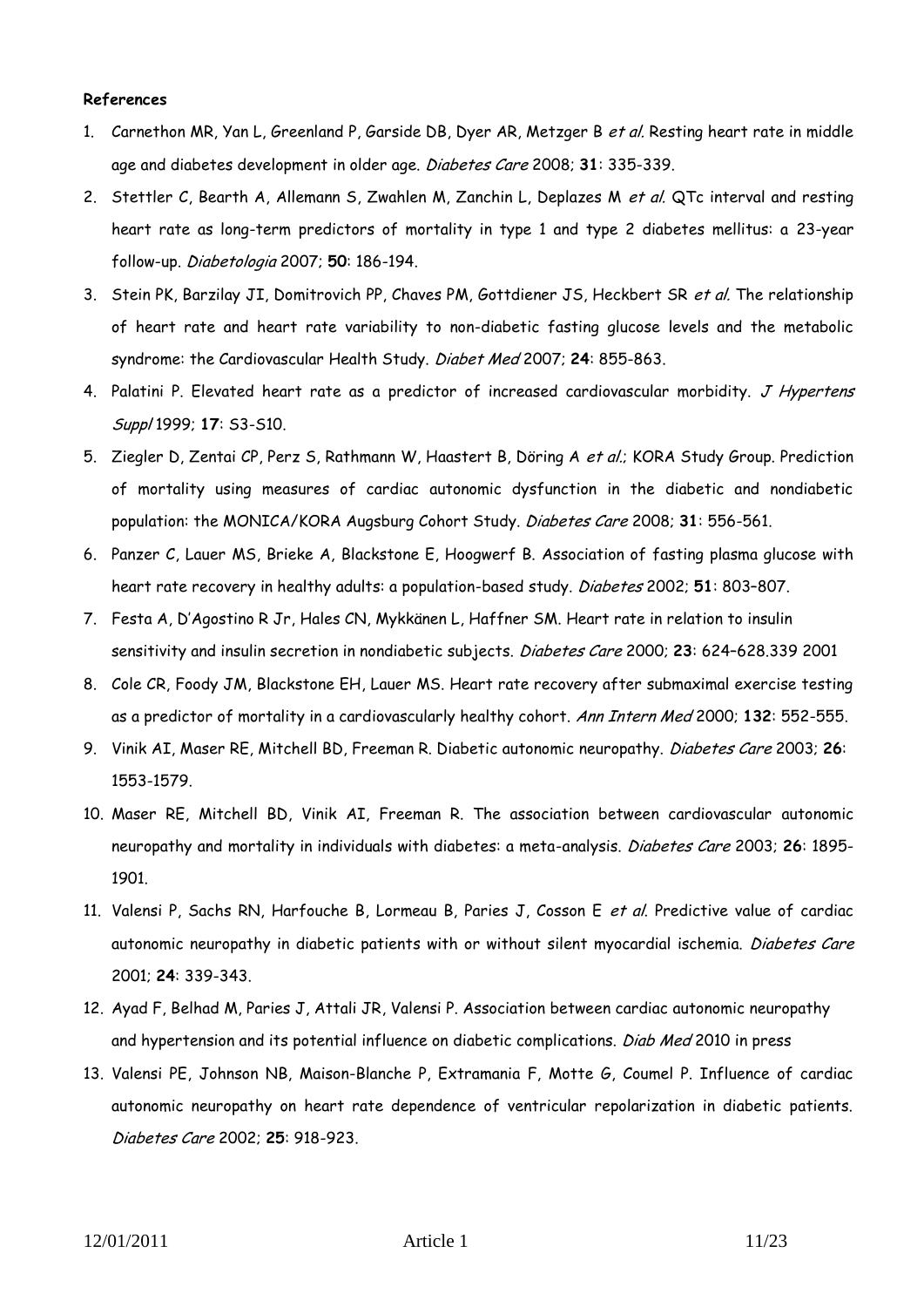- 14. Valensi P, Pariès J, Attali JR; French Group for Research and Study of Diabetic Neuropathy. Cardiac autonomic neuropathy in diabetic patients: influence of diabetes duration, obesity, and microangiopathic complications-the French multicenter study. Metabolism 2003; **52**: 815-820.
- 15. Gerritsen J, Dekker JM, Ten Voorde BJ, Bertelsmann FW, Kostense PJ, Stehouwer CD et al. Glucose tolerance and other determinants of cardiovascular autonomic function: the Hoorn Study. Diabetologia 2000; **43**: 561-570.
- 16. Balkau B, Eschwege E, Tichet J, Marre M. Proposed criteria for the diagnosis of diabetes: evidence from a French epidemiological study (D.E.S.I.R.). Diabetes Metab 1997; **23**: 428-434.
- 17. Grundy SM, Cleeman JI, Daniels SR, Donato KA, Eckel RH, Franklin BA et al; American Heart Association; National Heart, Lung, and Blood Institute. [Diagnosis and management of](http://www.ncbi.nlm.nih.gov.gate2.inist.fr/pubmed/16157765?ordinalpos=1&itool=EntrezSystem2.PEntrez.Pubmed.Pubmed_ResultsPanel.Pubmed_DefaultReportPanel.Pubmed_RVDocSum) the metabolic [syndrome: an American Heart Association/National Heart, Lung, and Blood Institute Scientific](http://www.ncbi.nlm.nih.gov.gate2.inist.fr/pubmed/16157765?ordinalpos=1&itool=EntrezSystem2.PEntrez.Pubmed.Pubmed_ResultsPanel.Pubmed_DefaultReportPanel.Pubmed_RVDocSum)  [Statement.](http://www.ncbi.nlm.nih.gov.gate2.inist.fr/pubmed/16157765?ordinalpos=1&itool=EntrezSystem2.PEntrez.Pubmed.Pubmed_ResultsPanel.Pubmed_DefaultReportPanel.Pubmed_RVDocSum) Circulation 2005; **112**: 2735-2752.
- 18. Task Force of the European Society of Cardiology and the North American Society of Pacing and Electrophysiology. Heart rate variability: standards of measurement, physiological interpretation, and clinical use. Circulation 1996; **93**: 1043-1065.
- 19. Schönauer M, Thomas A, Morbach S, Niebauer J, Schönauer U, Thiele H. Cardiac autonomic diabetic neuropathy. Diab Vasc Dis Res 2008; 5: 336-344.
- 20. Deibert DC, DeFronzo RA. Epinephrine-induced insulin resistance in man. J Clin Invest 1980; **65**: 717- 721.
- 21. Van De Borne P, Hausberg M, Hoffman RP, Mark AL, Anderson EA. Hyperinsulinemia produces cardiac vagal withdrawal and nonuniform sympathetic activation in normal subjects. Am J Physiol 1999; **276**: R178-R183.
- 22. Laitinen T, Vauhkonen IK, Niskanen LK, Hartikainen JE, Länsimies EA, Uusitupa MI et al. Power spectral analysis of heart rate variability during hyperinsulinemia in nondiabetic offspring of type 2 diabetic patients: evidence for possible early autonomic dysfunction in insulin-resistant subjects. Diabetes 1999; **48**: 1295-1299.
- 23. Jouven X, Empana JP, Schwartz PJ, Desnos M, Courbon D, Ducimetière P. Heart-rate profile during exercise as a predictor of sudden death. N Engl J Med 2005; **352**: 1951-1958.
- 24. Valensi P, Nguyen TN, Idriss S, Cazes P, Karam G, Pariès J et al. Influence of parasympathetic dysfunction and hyperinsulinemia on the hemodynamic response to an isometric exercise in noninsulin dependent diabetic patients. Metabolism 1998; **47**: 934- 939.
- 25. Valensi P, Thi BN, Lormeau B, Pariès J, Attali JR. Cardiac autonomic function in the obese patients. Int J Obes 1995; **19**: 113-118.
- 26. Quilliot D, Böhme P, Zannad F, Ziegler O. Sympathetic-leptin relationship in obesity: effect of weight loss. Metabolism 2008; **57**: 555-562.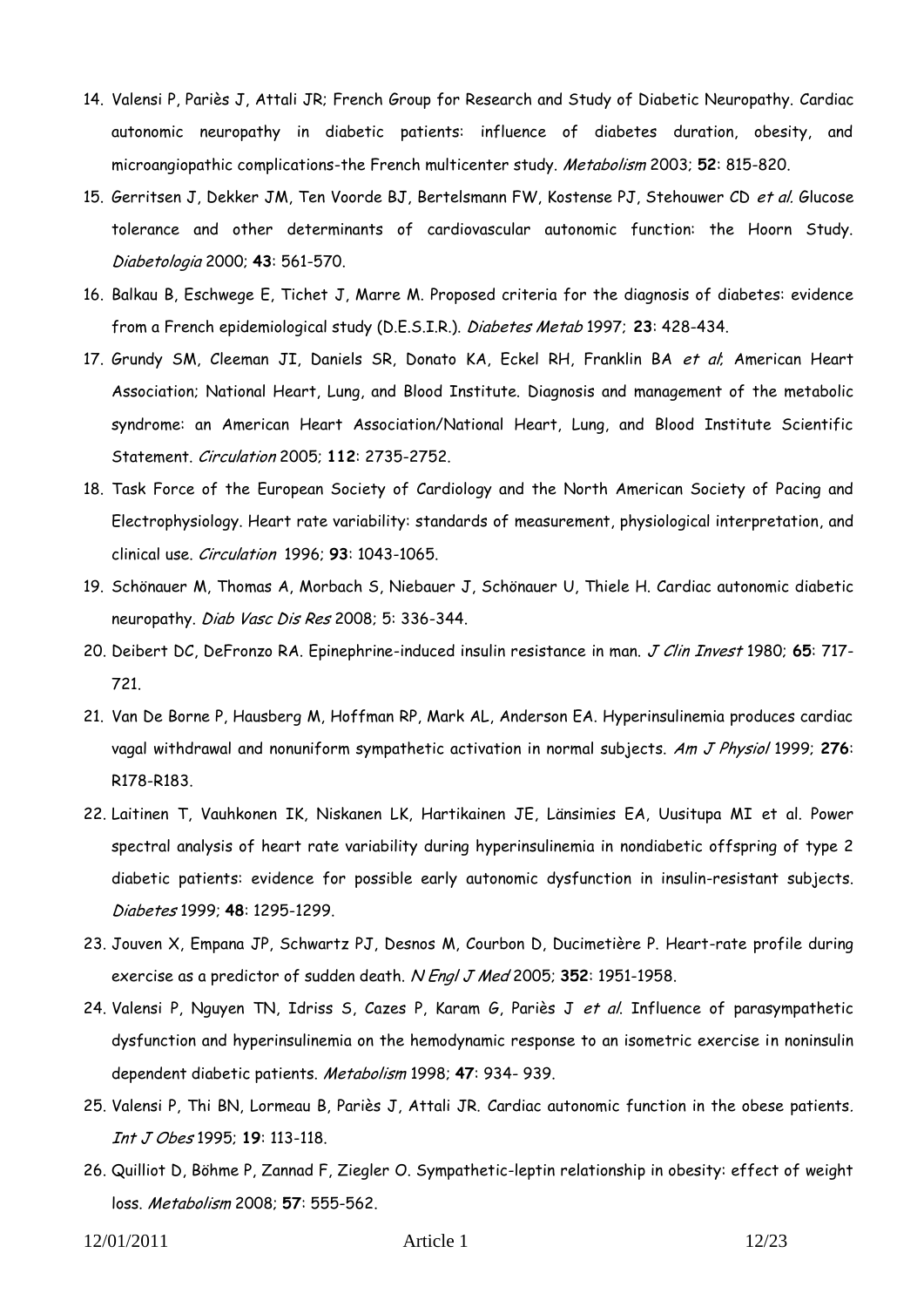- 27. Watkins L, Surwit R, Grossman P, Sherwood A. Is there a glycemic threshold for impaired autonomic control? Diabetes Care 2000; **23**: 826–830.
- 28. [Wu JS,](http://www.ncbi.nlm.nih.gov/sites/entrez?Db=pubmed&Cmd=Search&Term=%22Wu%20JS%22%5BAuthor%5D&itool=EntrezSystem2.PEntrez.Pubmed.Pubmed_ResultsPanel.Pubmed_DiscoveryPanel.Pubmed_RVAbstractPlus) [Yang YC,](http://www.ncbi.nlm.nih.gov/sites/entrez?Db=pubmed&Cmd=Search&Term=%22Yang%20YC%22%5BAuthor%5D&itool=EntrezSystem2.PEntrez.Pubmed.Pubmed_ResultsPanel.Pubmed_DiscoveryPanel.Pubmed_RVAbstractPlus) [Lin TS,](http://www.ncbi.nlm.nih.gov/sites/entrez?Db=pubmed&Cmd=Search&Term=%22Lin%20TS%22%5BAuthor%5D&itool=EntrezSystem2.PEntrez.Pubmed.Pubmed_ResultsPanel.Pubmed_DiscoveryPanel.Pubmed_RVAbstractPlus) [Huang YH,](http://www.ncbi.nlm.nih.gov/sites/entrez?Db=pubmed&Cmd=Search&Term=%22Huang%20YH%22%5BAuthor%5D&itool=EntrezSystem2.PEntrez.Pubmed.Pubmed_ResultsPanel.Pubmed_DiscoveryPanel.Pubmed_RVAbstractPlus) [Chen JJ,](http://www.ncbi.nlm.nih.gov/sites/entrez?Db=pubmed&Cmd=Search&Term=%22Chen%20JJ%22%5BAuthor%5D&itool=EntrezSystem2.PEntrez.Pubmed.Pubmed_ResultsPanel.Pubmed_DiscoveryPanel.Pubmed_RVAbstractPlus) [Lu FH](http://www.ncbi.nlm.nih.gov/sites/entrez?Db=pubmed&Cmd=Search&Term=%22Lu%20FH%22%5BAuthor%5D&itool=EntrezSystem2.PEntrez.Pubmed.Pubmed_ResultsPanel.Pubmed_DiscoveryPanel.Pubmed_RVAbstractPlus) et al. Epidemiological evidence of altered cardiac autonomic function in subjects with impaired glucose tolerance but not isolated impaired fasting glucose. J Clin Endocrionl Metab 2007; **92**: 3885-3889.
- 29. Gillman MW, Kannel WB, Belanger A, D'Agostino RB. Influence of heart rate on mortality among persons with hypertension: the Framingham Study. Am Heart J 1993; **125**: 1148-1154.
- 30. Diaz A, Bourassa MG, Guertin MC, Tardif JC. Long-term prognostic value of resting heart rate in patients with suspected or proven coronary artery disease. Eur Heart J 2005; **26**: 967-974.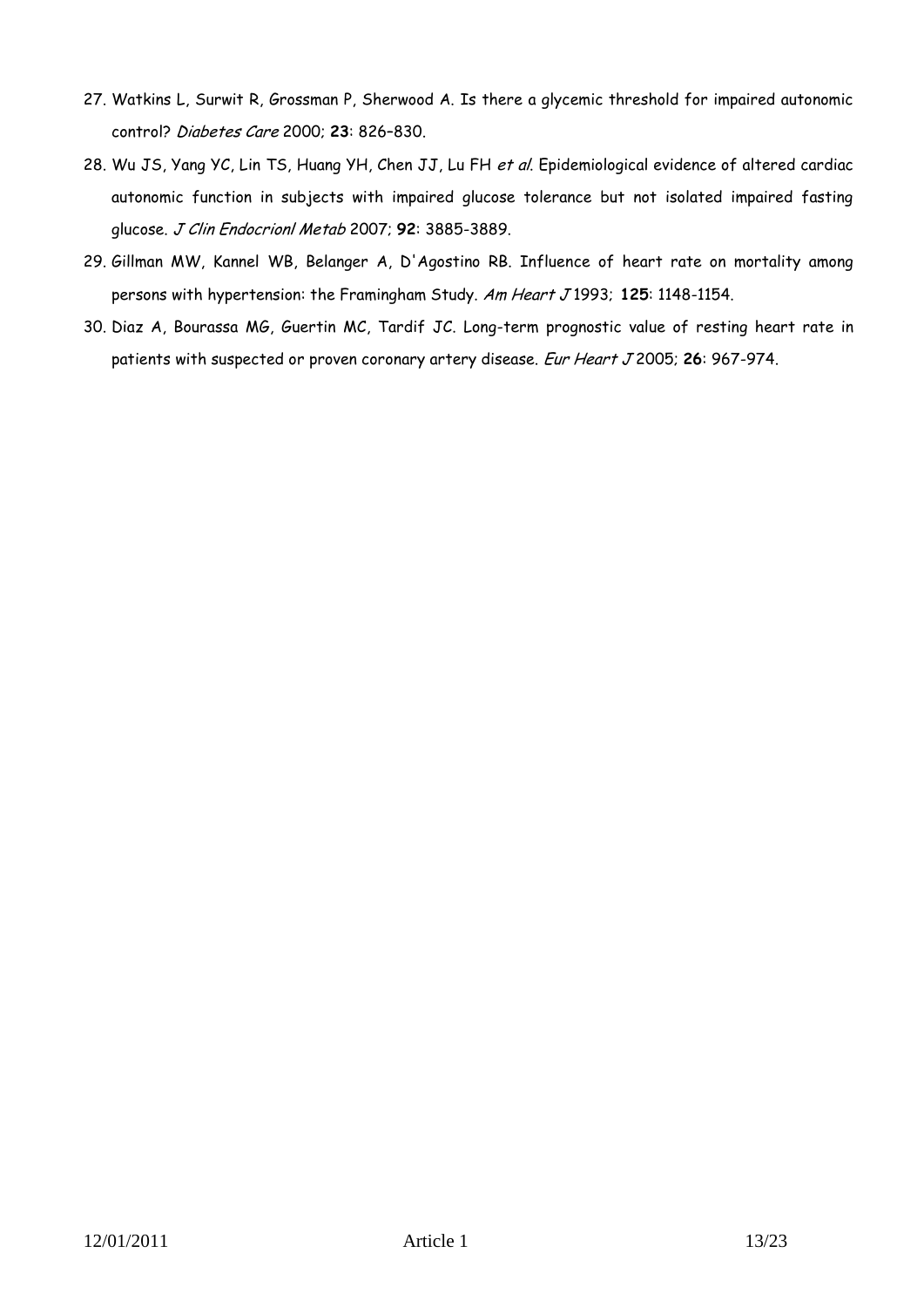## **Figure Legends**

- FIGURE 1 Heart rate (beats/minute) according to glucose status across the five test periods; P-values for age and sex-adjusted ANOVA and for age and sex-adjusted trend test across the four glucose classes at the various test periods.
- **FIGURE 2** Change in Heart rate (HR) (beats/minute), with SE bars shown, by glycaemic status, between **A**  rest period and deep breathing period, **B** deep breathing period and recovery period; ANOVA and trend test comparisons.
- **FIGURE 3 A – F.** Various measures of heart rate variability (HRV) according to glucose status across the five test periods; age and sex-adjusted ANCOVA comparison across the 4 glucose classes: \*  $P \triangleleft 0.05$ , \*\*  $P$  < 0.01, \*\*\*  $P$  < 0.001; and between normal and (IFG+detected diabetes): +  $P$  < 0.05, ++  $P$  < 0.01, +++  $P \times 0.001$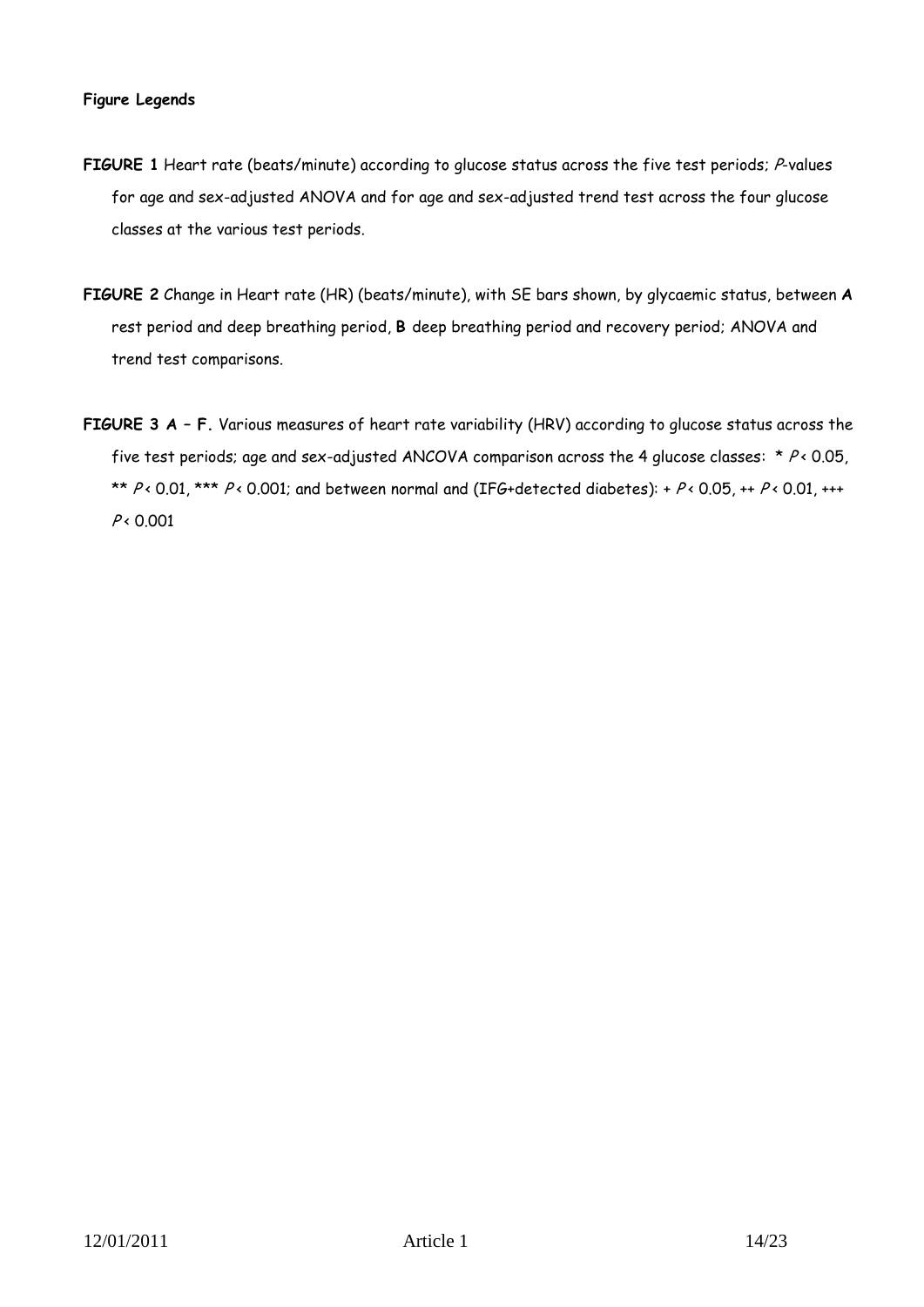**Table 1** Characteristics (means (standard deviation) or number (percentage)) of participants according to glucose status at examination. The D.E.S.I.R. Study

|                                 | known diabetic | detected diabetic | intermediate | always normal | <b>ANOVA</b> |            |
|---------------------------------|----------------|-------------------|--------------|---------------|--------------|------------|
|                                 |                |                   |              |               | $P$ -value*  | $P$ trend* |
|                                 | $n=70$         | $n=55$            | $n = 157$    | $n = 165$     |              |            |
| Measures at the examination     |                |                   |              |               |              |            |
| Age (years)                     | 61(9)          | 57 (9)            | 60(8)        | 60(8)         |              |            |
| Men (%)                         | 48 (69%)       | 46 (84%)          | 124 (79%)    | 127 (77%)     |              |            |
| $HbA1c$ $(\%)$                  | 6.7(1.0)       | 5.7(0.5)          | 5.4(0.4)     | 5.2(0.3)      | 0.0001       | 0.0001     |
| Capillary glycaemia (mmol/l) ** | 8.80(3.71)     | 6.37(1.66)        | 5.83(1.16)   | 5.38(0.85)    | 0.0001       | 0.0001     |
| Diabetes duration (years)       | $6.4(0-35)$    |                   |              |               |              |            |
| BMI (kg/m <sup>2</sup> )        | 28.7(4.5)      | 26.8(3.5)         | 26.9(3.6)    | 25.2(3.4)     | 0.0001       | 0.0001     |
| Supine SBP (mmHg)               | 142 (20)       | 138 (16)          | 139 (17)     | 134 (18)      | 0.008        | 0.002      |
| Supine DBP (mmHg)               | 82(9)          | 83 (9)            | 81(9)        | 80(9)         | 0.3          | 0.07       |
| Supine Pulse Pressure (mmHg)**  | 60 (16)        | 55 (12)           | 58 (14)      | 54 (13)       | 0.007        | 0.004      |
| Lying-to-standing SBP (mmHg)    | 141 (19)       | 137 (16)          | 138 (18)     | 133 (18)      | 0.006        | 0.001      |
| Lying-to-standing DBP (mmHg)    | 84 (9)         | 86 (9)            | 84 (10)      | 82 (9)        | 0.04         | 0.02       |
| Alcohol (g/day)                 | 16(15)         | 21(26)            | 20(16)       | 17(17)        | 0.2          | 0.7        |
| Smoker (%)                      | 11 (17%)       | 10 (20%)          | 16 (11%)     | 15 (9%)       | 0.2          | 0.04       |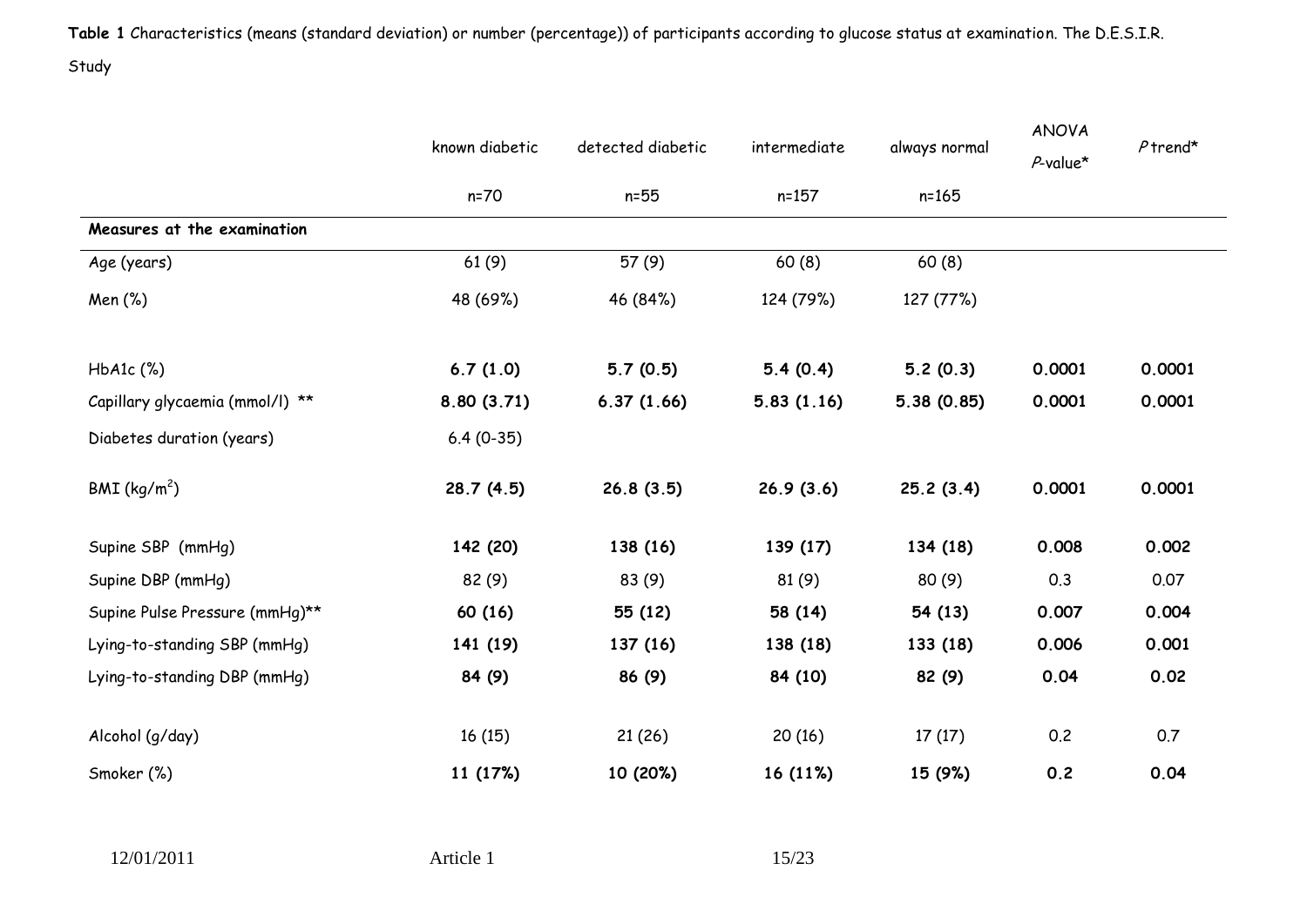## **DURING 5 MINUTES AT REST**, heart rate and measures of heart rate variability

| Heart rate (beats/minute)              | 71 (12)        | 68 (10)       | 69 (11)       | 67 (10)      | 0.07   | 0.01   |
|----------------------------------------|----------------|---------------|---------------|--------------|--------|--------|
| SDNN (ms)**                            | 30.1(15.6)     | 35.6 (17.0)   | 33.4(15.8)    | 35.5 (17.8)  | 0.07   | 0.02   |
| RMSSD (ms)**                           | 23.9(16.2)     | 22.1(8.2)     | 21.9(13.6)    | 24.8 (17.3)  | 0.3    | 0.4    |
| PNN50 (%)**                            | 7.22 (11.36)   | 3.69(4.09)    | 4.80 (8.58)   | 6.14(10.22)  | 0.1    | 0.8    |
| Max RR / Min RR***                     | 1.24(0.12)     | 1.27(0.11)    | 1.28(0.14)    | 1.28(0.13)   | 0.1    | 0.08   |
| Max RR - Min RR**                      | 186 (94)       | 210 (72)      | 212 (101)     | 217(97)      | 0.1    | 0.02   |
| SDNN/NN**                              | 0.034(0.014)   | 0.040(0.02)   | 0.037(0.016)  | 0.039(0.017) | 0.2    | 0.1    |
| Measures at year 9 of the study        |                |               |               |              |        |        |
| Supine systolic blood pressure (mmHq)  | 146 (21)       | 140 (17)      | 144 (19)      | 139 (19)     | 0.03   | 0.01   |
| Supine diastolic blood pressure (mmHq) | 84 (10)        | 84 (9)        | 84 (11)       | 82 (10)      | 0.4    | 0.2    |
| Hypertension #                         | 50 (75%)       | 28 (51%)      | 98 (62%)      | 80 (49%)     | 0.003  | 0.001  |
| Waist circumference (cm) men           | 99 (11)        | 95 (9)        | 94 (9)        | 89 (9)       | 0.0001 | 0.0001 |
| Waist circumference (cm) women         | 92 (10)        | 89 (14)       | 88 (12)       | 79 (8)       | 0.0002 | 0.0001 |
| Fasting plasma glucose (mmol/l) **     | 8.37(2.54)     | 6.6(1)        | 5.86(0.54)    | 5.12(0.47)   | 0.0001 | 0.0001 |
| Insulin (pmol/l) **                    | 104.2 (115.78) | 89.66 (52.02) | 75.61 (46.28) | 51.94 (26.6) | 0.0001 | 0.0001 |
| HOMA IR **                             | 5.46(6.29)     | 3.76(2.43)    | 2.78(1.77)    | 1.67(0.9)    | 0.0001 | 0.0001 |
| Triglycerides (mmol/l) **              | 1.65(1.2)      | 1.72(1.24)    | 1.33(0.86)    | 1.14(0.55)   | 0.0001 | 0.0001 |
| HDL cholesterol (mmol/l) **            | 1.33(0.32)     | 1.37(0.3)     | 1.42(0.31)    | 1.51(0.32)   | 0.0001 | 0.0001 |
| Metabolic syndrome (%)                 | 51 (75)        | 25 (45)       | 65 (41)       | 25(15)       | 0.0001 | 0.0001 |

\* adjusted for age and sex \*\* log transformation for analysis \*\*\* -1/y<sup>2</sup> transformation for analysis # Hypertension : systolic /diastolic blood

pressure ≥ 140/90 mmHg or medication for hypertension

12/01/2011 **Article 1** 16/23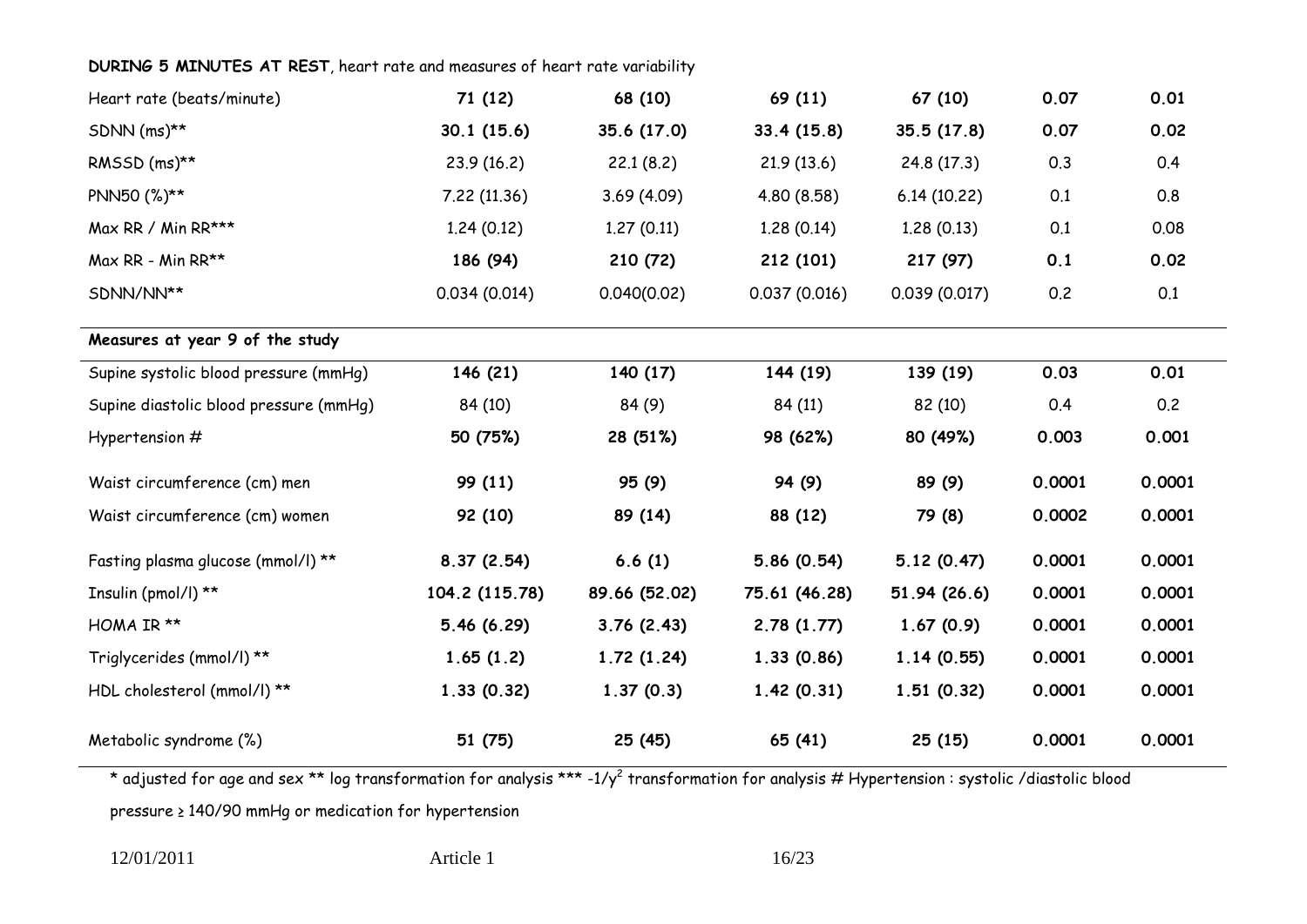**Table 2.** Spearman partial correlation coefficients, adjusted for age and sex, between heart rate and cardio-metabolic risk factors among all participants: at rest, deep breathing, recovery, at rest and lying-tostanding The mean heart rate (SD) for those with and without the AHA/NHBLI defined metabolic syndrome is also given**.** 

|                     | at rest    | deep       |            | at rest    | lying-to-  |  |
|---------------------|------------|------------|------------|------------|------------|--|
|                     |            | breathing  | recovery   |            | standing   |  |
| Age #               | 0.010      | $-0.045$   | $-0.031$   | $-0.024$   | $-0.008$   |  |
|                     |            |            |            |            |            |  |
| Capillary glucose   | $0.144**$  | $0.110*$   | $0.140**$  | $0.146**$  | $0.159***$ |  |
| HbA1c               | 0.056      | 0.023      | 0.067      | 0.067      | 0.057      |  |
|                     |            |            |            |            |            |  |
| <b>BMI</b>          | $0.156***$ | 0.074      | $0.118*$   | $0.142**$  | $0.092*$   |  |
| Waist circumference | $0.128**$  | 0.056      | $0.102*$   | $0.118**$  | $0.107*$   |  |
| Insulin             | $0.116**$  | 0.053      | 0.091      | $0.100*$   | 0.073      |  |
| <b>HOMA-IR</b>      | $0.143**$  | 0.074      | $0.120**$  | $0.130**$  | $0.099*$   |  |
|                     |            |            |            |            |            |  |
| Triglycerides       | $0.211***$ | $0.141**$  | $0.193***$ | $0.209***$ | $0.129**$  |  |
| HDL-cholesterol     | $-0.032$   | 0.016      | $-0.015$   | $-0.029$   | $-0.006$   |  |
|                     |            |            |            |            |            |  |
| Supine systolic BP  | $0.177***$ | $0.214***$ | $0.171***$ | $0.165***$ | $-0.089$   |  |
| Supine diastolic BP | $0.165***$ | $0.191***$ | $0.161***$ | $0.150**$  | $0.092*$   |  |

## **Mean (SD) of Heart Rate (ms) †**

| Metabolic syndrome | $70(11) +$ | $73(10) +$ | $73(11) +$ | $71(11) +$ | $79(12) +$ |
|--------------------|------------|------------|------------|------------|------------|
| No Metabolic       | 67(11)     | 70 (10)    | 70 (11)    | 68 (11)    | 76 (12)    |
| syndrome           |            |            |            |            |            |

\*  $P \leftarrow 0.05$ , \*\*  $P \leftarrow 0.01$ , \*\*\*  $P \leftarrow 0.001$  tests are adjusted for age and sex

† adjusted for age and sex

# adjusted for sex

+ P < 0.05,  $\leftrightarrow$  P < 0.01,  $\leftrightarrow$  P < 0.0001: comparisons between individuals with and without the metabolic syndrome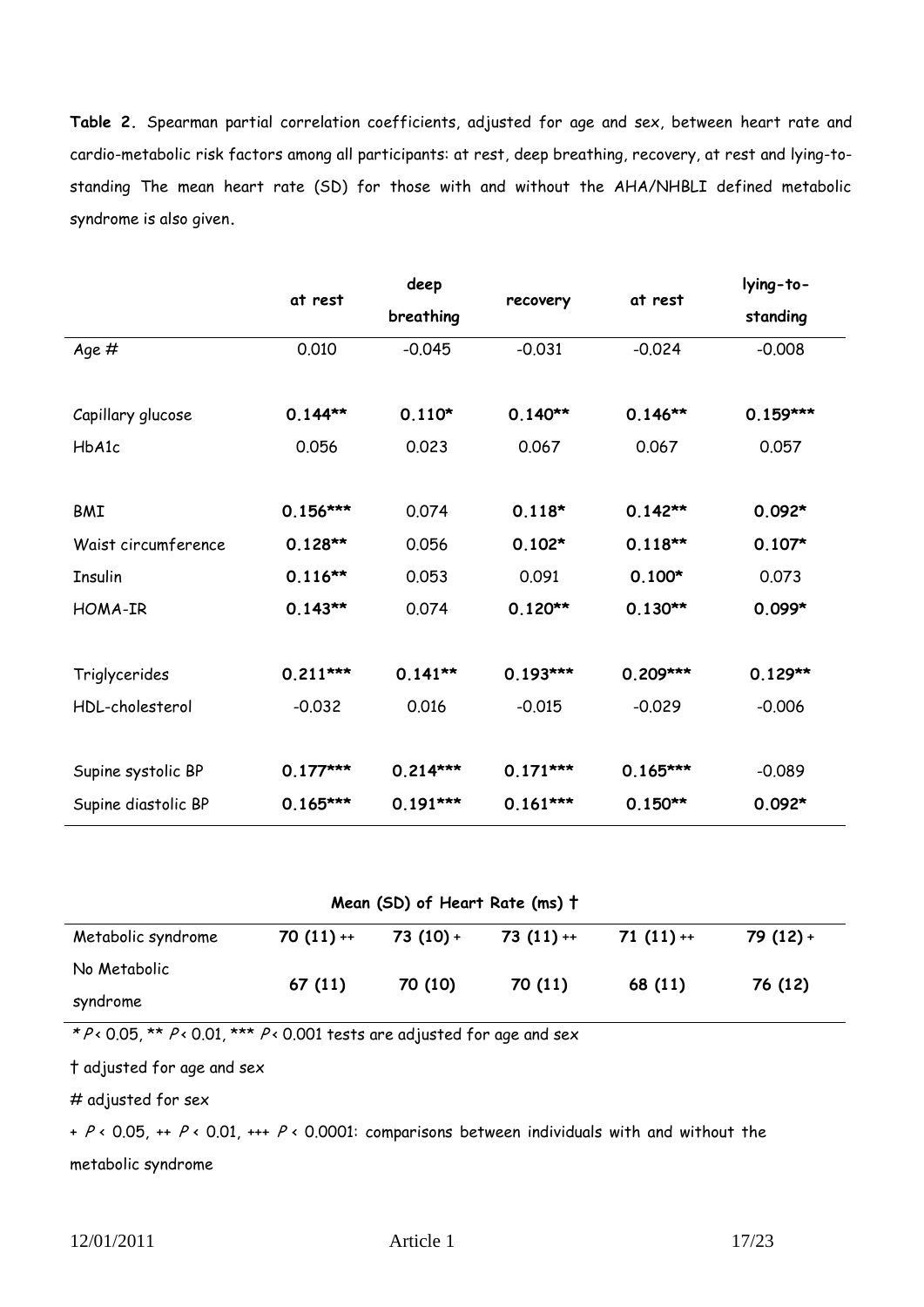**Table 3.** Spearman partial correlation coefficients, adjusted for age and sex between heart rate variability parameter, SDNN/NN and cardio-metabolic risk factors among all participants: at rest, deep breathing, recovery, at rest and lying-to-standing, and the mean SDNN/NN (SD) for those with and without the AHA/NHBLI defined metabolic syndrome.

|                     | at rest     | deep        | recovery    | at rest     | lying-to-   |  |
|---------------------|-------------|-------------|-------------|-------------|-------------|--|
|                     |             | breathing   |             |             | standing    |  |
| Age#                | $-0.296***$ | $-0.426***$ | $-0.322***$ | $-0.216***$ | $-0.310***$ |  |
|                     |             |             |             |             |             |  |
| Capillary glucose   | $-0.086$    | $-0.084$    | $-0.103*$   | 0.042       | $-0.006$    |  |
| HbA1c               | $-0.014$    | $-0.070$    | $-0.094*$   | 0.030       | 0.004       |  |
|                     |             |             |             |             |             |  |
| <b>BMI</b>          | $-0.075$    | $-0.145**$  | $-0.224***$ | $-0.040$    | $-0.091*$   |  |
| Waist circumference | $-0.059$    | $-0.139**$  | $-0.198***$ | 0.016       | $-0.082$    |  |
| <b>Insulin</b>      | $-0.067$    | $-0.085$    | $-0.147**$  | $-0.020$    | $-0.077$    |  |
| HOMA-IR             | $-0.080$    | $-0.099*$   | $-0.171***$ | $-0.006$    | $-0.075$    |  |
|                     |             |             |             |             |             |  |
| Triglycerides       | $-0.078$    | $-0.084$    | $-0.179***$ | $-0.110*$   | $-0.033$    |  |
| HDL-cholesterol     | 0.035       | $0.116*$    | $0.101*$    | $-0.026$    | 0.058       |  |
|                     |             |             |             |             |             |  |
| Systolic BP         | $-0.030$    | $-0.039$    | $-0.030$    | 0.020       | $-0.123**$  |  |
| Diastolic BP        | $-0.008$    | $-0.045$    | $-0.033$    | $-0.000$    | $-0.130**$  |  |
| Heart rate          | $-0.176***$ | $-0.046$    | $-0.143**$  | $-0.122**$  | $-0.111*$   |  |

| Mean (SD) SDNN/NN (ms), adjusted on age and sex t |  |  |  |  |  |
|---------------------------------------------------|--|--|--|--|--|
|---------------------------------------------------|--|--|--|--|--|

| Metabolic syndrome | 0.036   | 0.077       | 0.050       | 0.034   | 0.043   |
|--------------------|---------|-------------|-------------|---------|---------|
|                    | (0.016) | $(0.032)++$ | $(0.019) +$ | (0.017) | (0.018) |
| No Metabolic       | 0.039   | 0.087       | 0.054       | 0.034   | 0.044   |
| syndrome           | (0.016) | (0.032)     | (0.019)     | (0.016) | (0.018) |

\*  $P \leftarrow 0.05$ , \*\*  $P \leftarrow 0.01$ , \*\*\*  $P \leftarrow 0.001$  tests are adjusted for age and sex

 $+ P$  < 0.05,  $+$  P < 0.01: comparisons between individuals with and without metabolic syndrome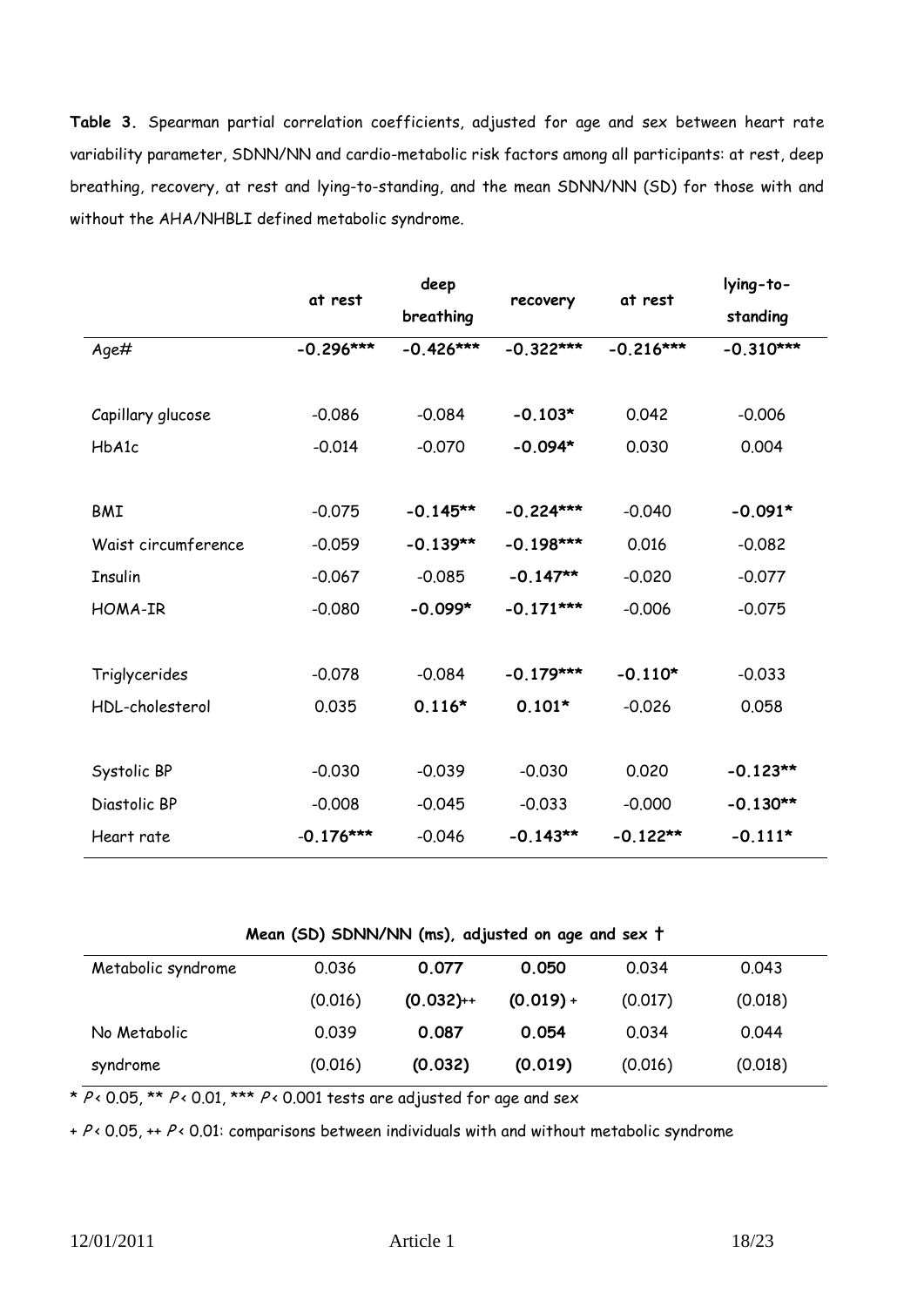FIGURE 1. Heart rate (beats/minute) according to glucose status across the five test periods; P-values for age and sex-adjusted ANOVA and for age and sex-adjusted trend tests, across the four glucose classes at the various test periods.

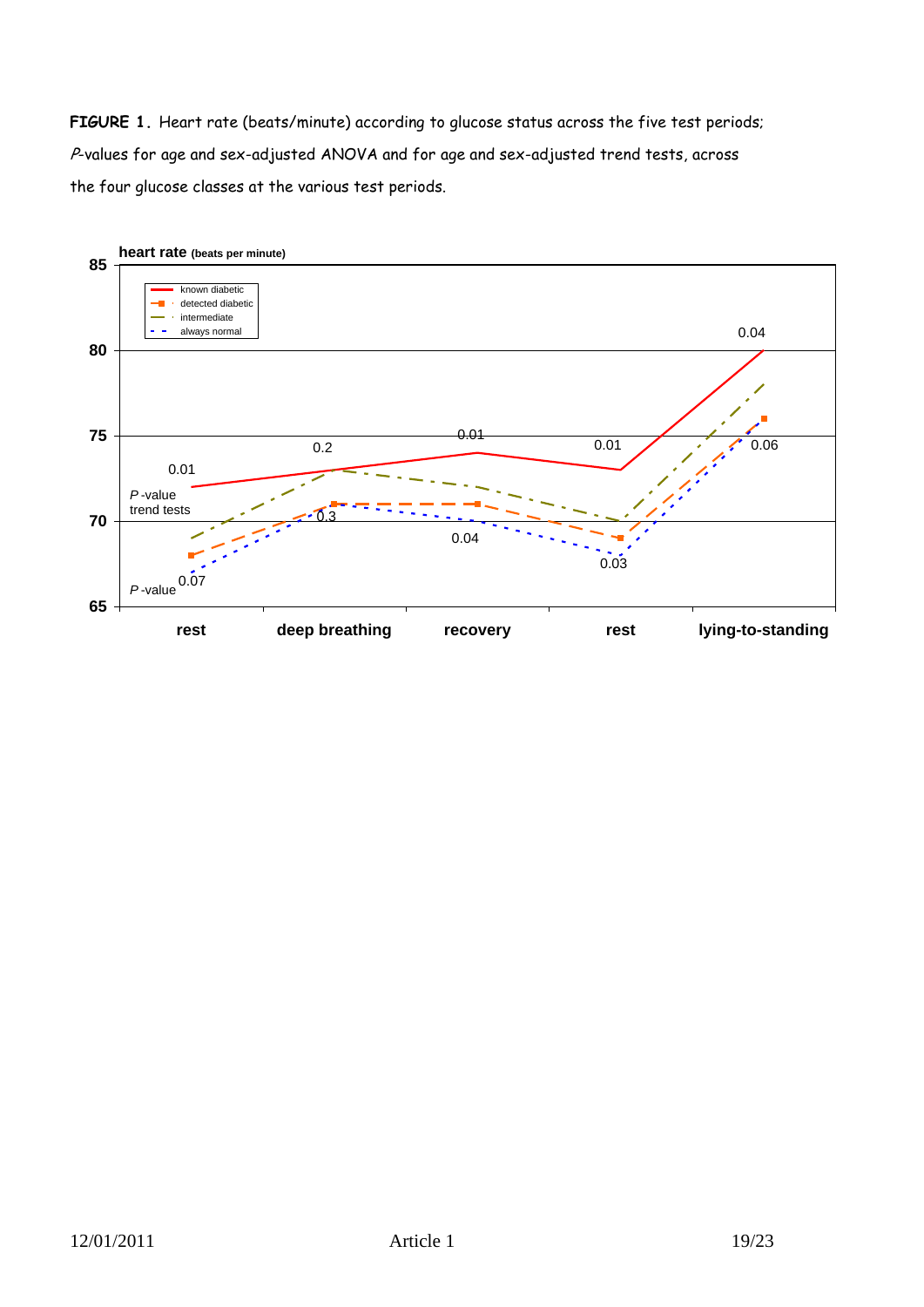**FIGURE 2.** Change in heart rate (HR) (beats/minute), with SE bars shown, by glycaemic status, between **A** rest period and deep breathing period, **B** deep breathing period and recovery period; ANOVA and trend test comparisons.

## **A**

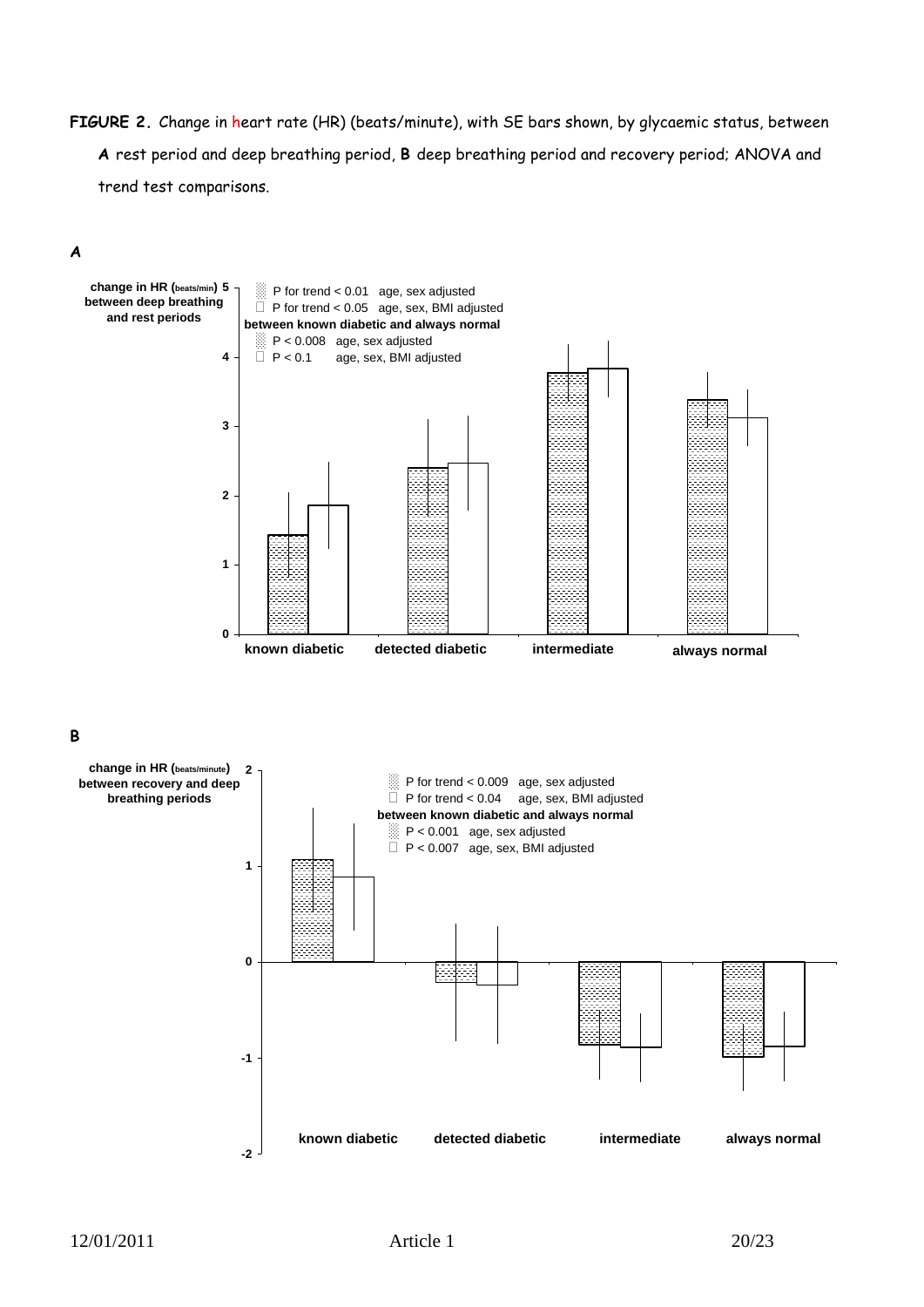**FIGURE 3.** Various measures of heart rate variability (HRV) according to glucose status across the five test periods; age and sex-adjusted ANCOVA comparison across the 4 glucose classes: \*  $P$ < 0.05, \*\*  $P$ < 0.01, \*\*\*  $P$ < 0.001; between normal and (IFG+detected diabetes): +  $P$ < 0.05, ++  $P$ < 0.01, +++  $P$ < 0.001



**B**

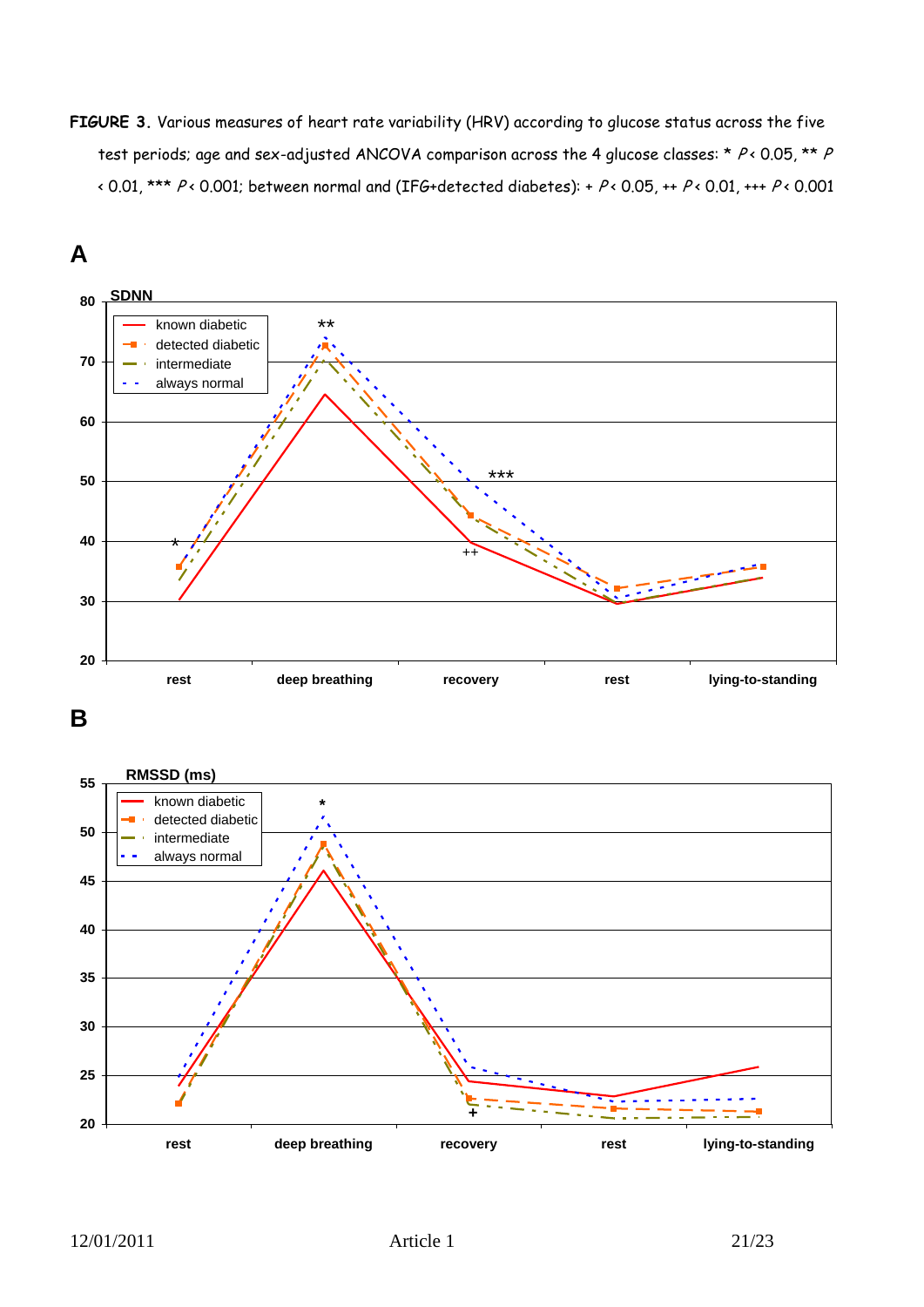

**D**